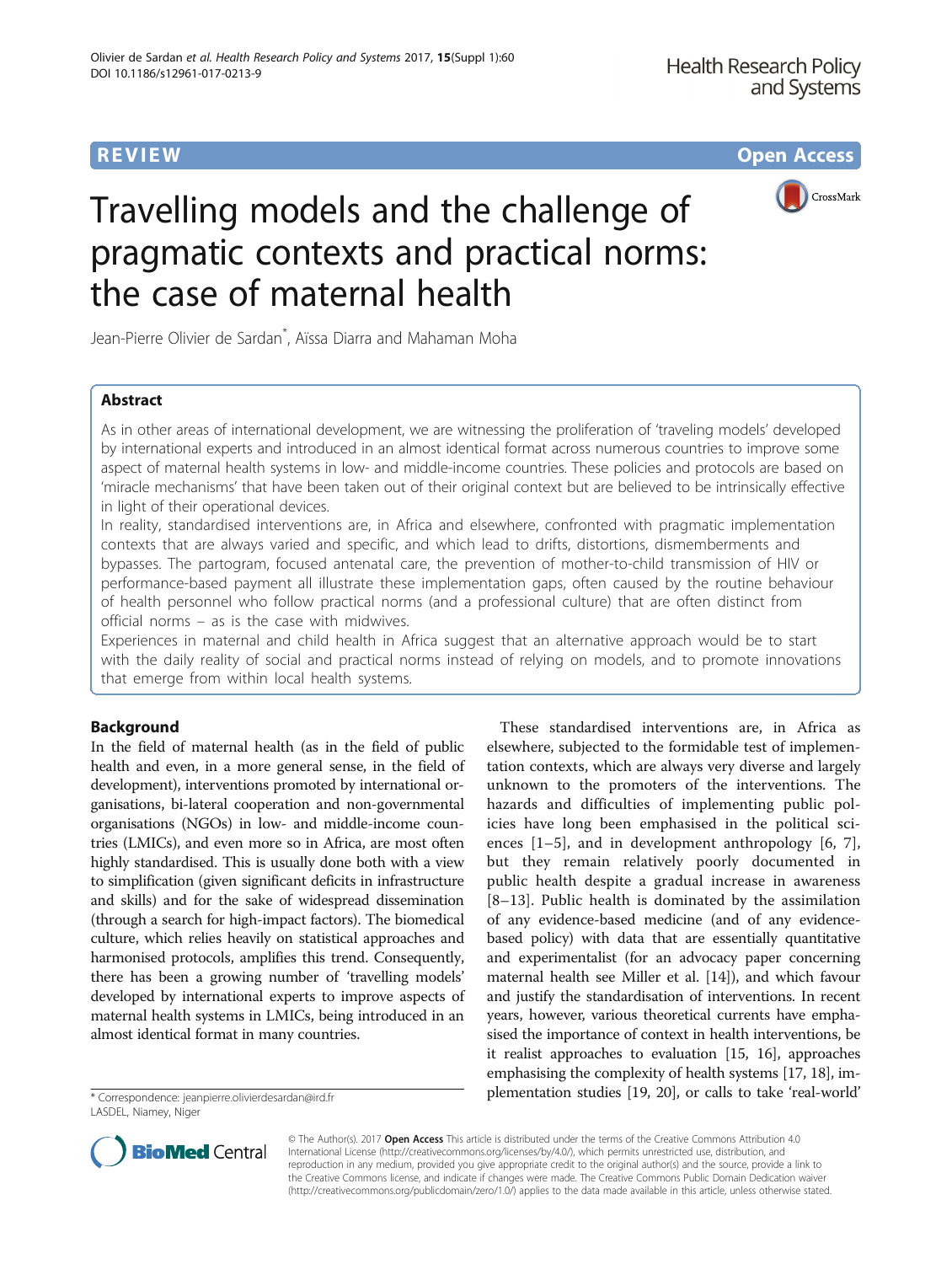contexts into account [[21](#page-14-0), [22\]](#page-14-0). Most of these use a qualitative or a mixed methods approach. Nevertheless, the standardisation of public health interventions is still rarely contested, neither at the operational nor at the theoretical level, and as such it appears to be 'untouchable'. Its responsibility for implementation failures is neglected, and the major role of travelling models in the ignorance or underestimation of context is largely overlooked.

Here, we develop a grounded theory [[23](#page-14-0)] to better understand the relationship between standardised interventions and implementation contexts, and the many unexpected, invisible or perverse effects that result from the hegemony of the travelling models industry. To do this, we propose some concepts developed from our research in the field of maternal health in West Africa, such as the 'mechanism' and 'devices' of travelling models, the distinction between 'structural contexts' and 'pragmatic contexts', and finally 'practical norms' and 'professional cultures'. We do this by using various examples of the implementation of standardised interventions studied during our surveys (the partogram, focused antenatal care (FANC), prevention of mother-to-child transmission of HIV (PMTCT), performance-based financing (PBF)), which are particularly significant of how contexts strain these interventions. We rely here on research carried out for 15 years in Niger and West Africa by the Social Dynamics and Local Development Research and Study Laboratory (LASDEL; Laboratoire d'études et Recherches sur les Dynamiques Sociales et le Développement Local) on health, and more specifically, maternal health [[24](#page-14-0)–[30\]](#page-14-0). Since 2012, these studies have been included in an International Development Research Centre (IDRC)-funded programme on Neglected Issues Relating to African Health Systems: An Incentive for Reform, which includes a section on midwives. This research helps us understand how the multiple, unremitting standardised reforms, appearing in the form of new policies (vertical or horizontal, large scale or small scale) or new interventions or new 'ready-to-wear' protocols, are based on the promotion by international experts of miracle 'mechanisms' extracted from their emergence contexts and supposedly possessing an intrinsic effectiveness thanks to their operational 'devices'. Also examined is how these travelling models (which always have a core component of social engineering regardless of their biomedical basis) are, when implemented in very different contexts, always confronted to selective adoption by local actors and often disguised rejections, and are generally circumvented or disarticulated.

In the absence of in-depth qualitative studies, the various 'revenges of the context' remain very poorly documented, and the race for new travelling models continues. Yet, as we shall see in this article's conclusion, there are alternatives – either allowing travelling models to transform themselves according to the reactions they generate, or promoting 'tailor-made' reforms based on local contexts and the routine practices of health workers.

# The partogram: one case among many

The partogram is a simple, standardised tool that is presented as fundamental in the fight against maternal mortality in Africa. All schools of health in African countries introduce their students to its use, and numerous training courses are given to practising midwives.

However, in most cases in Niger (but also in neighbouring countries), the partogram is not filled out during labour, but afterwards, often at the end of the service, using standard figures. When a midwife decides to make a referral, it is generally based on her judgement alone and not on a partogram. She then fills it out before the evacuation (it must be attached to the file), taking care to enter the 'right data' (false, but standardised) to justify the referral.

Of course, there are midwives who fill in partograms during labour, and use them as a guide. However, according to multiple interviews with midwives conducted by LASDEL researchers, they are a very small minority. Other researchers, also working with qualitative methods and in West Africa, noted that partograms were not being filled out during labour [\[31, 32\]](#page-14-0). The 'practical norm' (see below) followed by most midwives is to fill out the partogram only after the delivery.

Although all frontline health workers (and many officials or experts) are aware of this situation, nothing is said in public settings (conferences and seminars, official publications and reports from international organisations or NGOs) about the actual use of partograms in first-level health centres and maternity hospitals. In other words, everyone speaks and acts as though partograms were used reliably and routinely, as though there were no problems surrounding their use, and as though the 'model' of the partogram was an effective one.

Why do Nigerian, Beninese or Malian midwives not fill in partograms during labour? Various explanations were collected from the midwives themselves during our surveys. An overload of work is the main reason given, where "with several simultaneous deliveries, there is not enough time to fill out the partogram" is the justification commonly given by the interested parties. However, this situation only occurs frequently in the occasional urban maternity ward, which makes the argument contestable in the vast majority of cases. The primacy granted to experience (and the resulting flair) is another, more credible, explanatory factor. We can also cite a weak culture of writing among midwives, a profound reluctance in the face of 'bureaucratic' tasks, a professional ethic that is often lacking, subcontracting of births to matrons,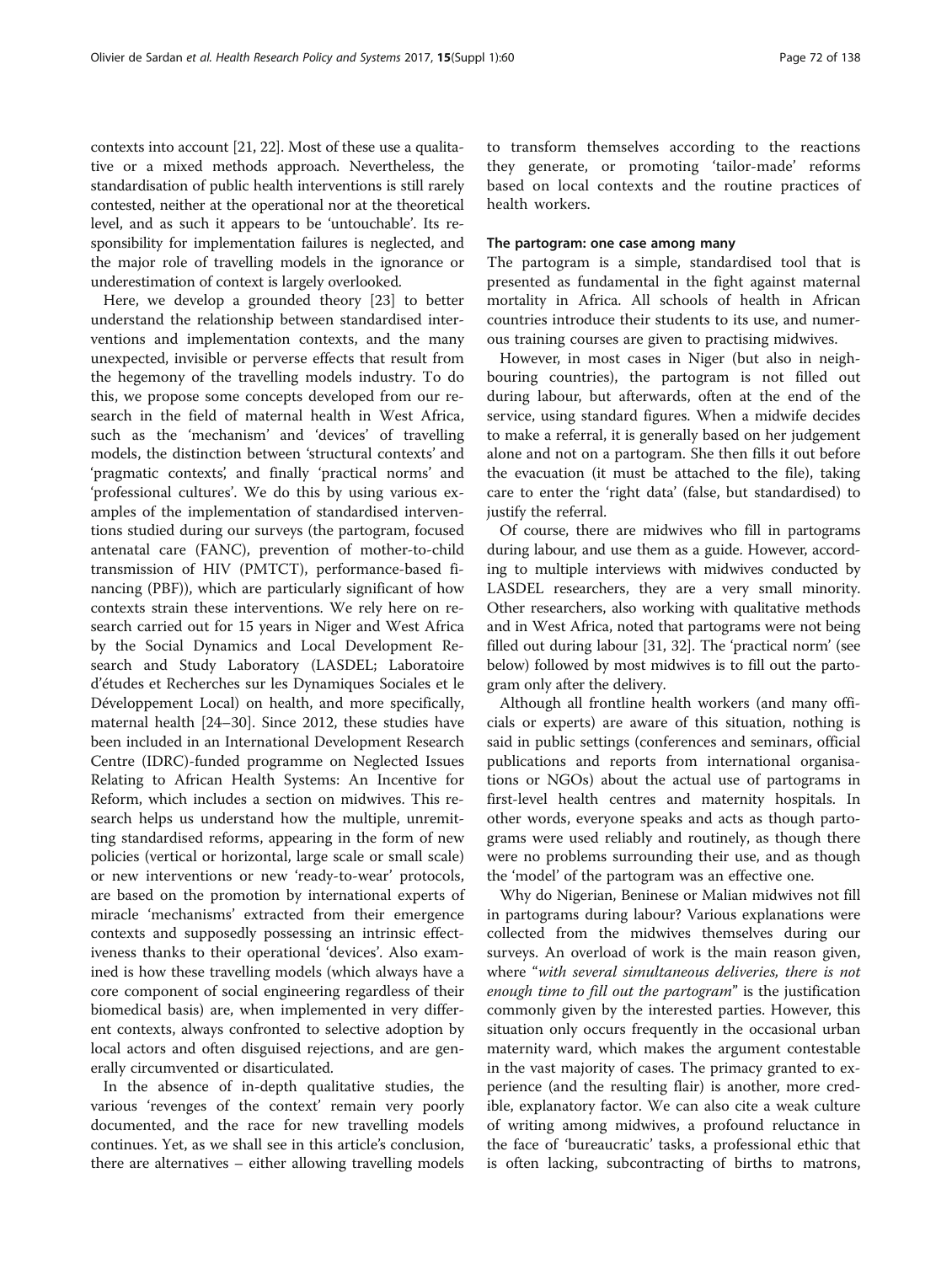trainees or attendants, and the absence or non-functionality of the instruments (tensiometer, thermometer) needed to measure variables [\[33](#page-14-0)–[36\]](#page-14-0). Finally, the fact that partograms are an evaluation tool during supervisions has a perverse effect  $[27, 31]$  $[27, 31]$  $[27, 31]$  $[27, 31]$  – this encourages writing of the 'right data', or standard data, rather than the actual data (which could indicate failures on the part of the midwife).

In one way or another, these reasons reflect local professional contexts, which 'bypass' the proposed model.

The partogram is in fact an instrument of social engineering (not biomedical engineering, such as a molecule or vaccine), as is the case with many of the elements that constitute a national or international health policy. In other words, its use and effectiveness essentially depend on how it is implemented (or not) by a health system, and by frontline workers. Everything depends, finally, on the behaviour of midwives, their motivation, their competence, their professional culture and their 'practical norms'. Furthermore, there are several other actors involved in the dissemination and the implementation (or not) of the partogram such as maternity directors (and the type of leadership they exercise), health district management teams (and their mode of supervision), partogram trainers, the health hierarchy of the national health system, and international organisations and NGOs working in the field of maternal health. Even if midwives are the first involved, the non-use of the partogram during the delivery is the result of the behaviours of all these categories of actors.

For the international (and national) experts who have developed and disseminated it throughout the world, the partogram is nevertheless a very simple tool, accessible to any health worker and usable in contexts that are poorly equipped with materials. This is what makes it valuable for the fragile health systems found in LMICs, in contrast with the sophisticated computerised monitoring of delivery rooms in the countries of the North. Its simplicity allows it to perform several functions such as following up on the delivery, aiding in decisions (referral), sharing information between health professionals, and acting as a tool for evaluating personnel and even a medico-legal document in case of deaths. In a way, it has everything a 'miracle mechanism' needs, at least from an armchair perspective.

The partogram's standardisation (health workers receive ad-hoc training and receive pre-printed forms from their Ministry, UNICEF or international NGOs) and internationalisation (these trainings and forms are roughly identical throughout the world) make it a typical travelling model, among many others. Maternal health has not lacked travelling models; indeed, in the last 10 years, Niger has seen the arrival of PMTCT, emergency obstetric and neonatal care, essential obstetric and neonatal care, active management of the third phase of labour, fee exemptions for caesareans, FANC, integrated management of childhood illness, and PBF. Seen from the ground (at least in Niger), some of these models, such as PMTCT or FANC, are rather failures, some of which have been documented in yet unpublished works from LASDEL. Others have mixed results. The active management of the third phase of labour model, for example, is generally considered a success, largely because it is a medical act (injecting oxytocin) where the role of social engineering is relatively weak. However, even this model suffers from several shortcomings due to local contexts, such as delays in injection, stock shortages, cold-chain interruptions and uterine massage not being frequently performed (see Rational Pharmaceutical Management Plus Program 2007, concerning Bénin). Bottlenecks and unintended effects of travelling models in the health domain often remain to be documented in any depth, though it has been done for the exemption of user fees in Mali [\[37\]](#page-14-0) and Niger [[38\]](#page-14-0), and for PBF in Bénin [[39\]](#page-14-0).

Health is a field where standardisation and the internationalisation of interventions, policies or procedures are very well developed. This international standardisation certainly has economic or managerial justifications, but it is also based on a belief in the intrinsic effectiveness of travelling models in the fight against disease (one of the origins of this can be found in the fight against major endemic diseases) and on an increasing 'protocolisation' of care, which is inseparable from the bureaucratisation of health and of all public services [\[40, 41\]](#page-14-0). This is largely due to the weight of the major international organisations that finance and disseminate these travelling models (WHO, UNICEF, the Global Fund to Fight AIDS, Tuberculosis and Malaria (GFATM), the Bill and Melinda Gates Foundation, etc.), although national health authorities or medical NGOs also contribute to the trend.

As with the partogram, most standardised travelling models encounter various forms of resistance from the contexts in which they are implemented. They do not 'work' as the experts have anticipated. This certainly does not mean that they cannot have positive effects. It would be just as absurd to say that they never work as to say that they always work. However, the problem is that quantitative tools commonly used in public health for impact evaluations and the production of evidence, such as randomised control trials (RCTs), do not reveal the implementation process [[19](#page-14-0)], the unexpected effects and the strategies of stakeholders regarding standardised travelling models [\[42\]](#page-14-0). Although experimentalist methods have been questioned, including in the field of safe motherhood initiatives [[43](#page-14-0)], they are still favoured by most decision-makers as the ideal tool for cost-effectivenessbased interventions. However, only rigorous qualitative methods can describe how standardised models are received in LMICs. When they are adopted, it is only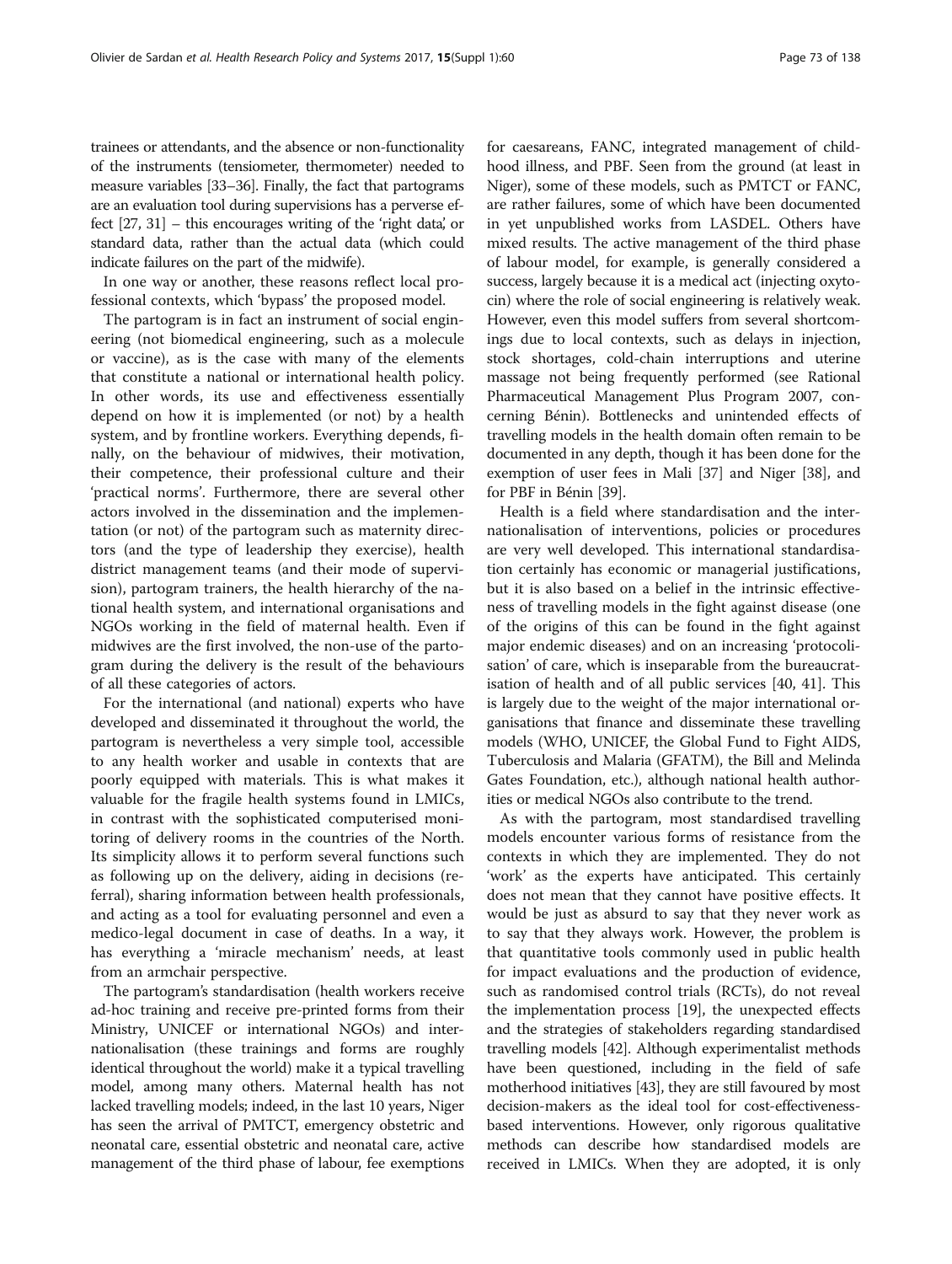partially, sometimes it is a step backward, sometimes it is under duress or pressure, sometimes only superficially, and rarely with enthusiasm or conviction. They are often bypassed, diverted, dismembered or disarticulated.

# The creation of a travelling model

Since the term 'model' has many meanings, its use here must be clearly defined. These are not computer models based on algorithms, simulations or projections, widely used in public health and in health economics. We are interested in an entirely different category of models, namely standardised intervention programmes (in this case in the health domain) aimed at inducing behavioural changes among health workers and/or patients.

We borrow the expression 'travelling model' from Rottenburg [[44](#page-14-0), [45](#page-14-0)]. For our part, we define it as any standardised institutional intervention, whatever the scale or field (a public policy, a programme, a reform, a project, a protocol), with a view to producing any social change, through changes in the behaviour of one or more categories of actors, and based on a 'mechanism' and 'devices' (see below) supposed to have intrinsic properties allowing this change to be induced in various implementation contexts. In the field of maternal health, these interventions aim to modify the behaviour of health workers and/or of populations.

Travelling models for reducing maternal and neonatal mortality are thus standardised interventions involving social engineering, which can have very different formats – from simple protocols or standards of care (the partogram, FANC) up to sectoral health policies (PMTCT, fee exemptions for deliveries or caesareans).

In political sciences, this travelling of models is referred to as the 'transfer' of a public policy. In the field of development, which is a branch of public policies developed and financed from outside sources, there are many models. In the specific field of health in LMICs, which is a sub-field of development, there are even more. Regularly replaced, they stack on top of one another; they travel a lot and they travel far.

A model always has at its root a founding experience (a success story) somewhere in the world, which international experts seize on to spread it beyond its original context. The model is manufactured around a causal mechanism that is considered by experts as an explanation for the success of the founding experience. This mechanism is supposed to guarantee the intrinsic effectiveness of the model, regardless of the new contexts in which it will be implemented. It will be disseminated in other contexts by networks combining experts and decision-makers and supported by international institutions.

In other words, the specific production of a travelling model goes through three largely overlapping main processes, namely narrative creation (a founding success story), shaping (the construction of a mechanism and its devices) and networking (global dissemination). These processes, of course, take place in an environment that public policy analyses have already abundantly described, either using a sequential perspective – emergence, formulation, decision, implementation  $[46, 47]$  $[46, 47]$  $[46, 47]$  – or the metaphor of 'coupling' between three 'currents' [\[48](#page-14-0)], namely problems, solutions and political orientations.

#### The case of PBF

Take the example of PBF, also called 'result-based financing' (RBF) or 'payment for performance', which is promoted at great expense by the World Bank in all LMICs, particularly in the health sector [[49, 50\]](#page-14-0). It is directly concerned with maternal health, with pregnant women and children under 5 years old being the main targets.

Like all travelling models, PBF relied on an initial success story, in this case in Great Britain. Unfortunately, the creation of a narrative for this success story through numerous laudatory publications did not take into consideration reservations or critical analyses. Indeed, several systematic reviews did not show a significant positive impact of PBF on the effectiveness and the quality of the health system in Great Britain [\[51, 52](#page-14-0)]. PBF was subsequently imported into Africa through a success story relay, to Rwanda in this case [\[53](#page-14-0)–[57](#page-14-0)]. The Rwandan PBF, experimented with in 2002 and generalised in 2006, has been widely presented as a model for Africa, including in such a prestigious journal as The Lancet [[58\]](#page-14-0). However, critical analyses were also ignored in the Rwanda case, such as in the study by Kalk et al. [\[55](#page-14-0)].

A travelling model must refer to an exemplary certified experience somewhere in the world. This is an essential step for its production and exportation. However, a local experience, with its context, its originality, its limits and its specificities, does not become an exportable model by itself, neither by the sole virtue of its success or its reported good results. Experts must extract from this experience the explanatory 'mechanism' for its effectiveness, and translate this mechanism into operational devices. The PBF mechanism is simple in principle, it relies on the indexing of the salary of health professionals on their performance (number of acts and quality of acts). In other words, it determines indicators allowing those who work more and better to earn more. The partogram mechanism is also simple, it advocates the manual measurement of variables and their recording on a pre-printed diagram that allows alert thresholds to be defined. However, the operationalisation of a mechanism is always complex. The mechanism must be translated into intervention 'devices', which are part of social engineering and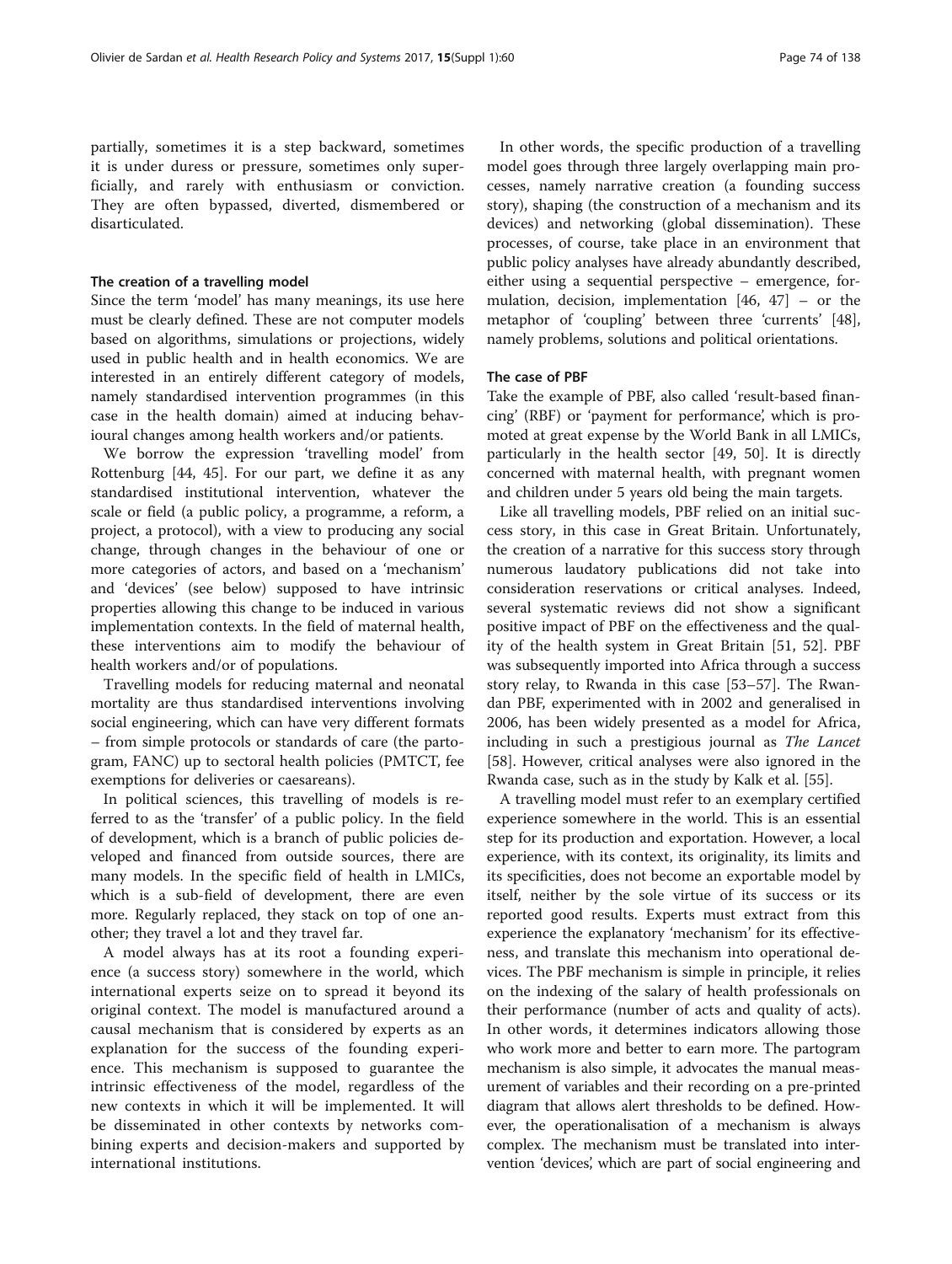go through multiple 'instruments' [\[59](#page-14-0), [60\]](#page-14-0). 'Devices' refers to the fundamental organisational components and the operational, technical and institutional measures that enable a mechanism to be implemented within a public health policy or intervention. In the case of PBF, the devices are sophisticated. For example, in Burkina Faso there are 102 performance indicators for health workers that PBF programme coordination must compile and monitor, not to mention the 61 indicators of the World Bankfunded basic evaluation. For first-level health centres alone, no fewer than 23 quantitative indicators and 11 qualitative indicators were developed by the experts.

A mechanism does not appear fully formed in the minds of experts; they elaborate it using an operation that simplifies and 'reduces' inaugural experiences. This is what Ancelovici and Jenson [\[61](#page-14-0)] call the 'decontextualisation' phase. In the lessons learned from the reference success stories, a particularly complex reality must be divided into two parts – a 'mechanism' with intrinsic effectiveness and a 'context' that is relegated to the status of adjuvant. This distinction is not spontaneously given but, rather, constructed. The complexity and diversity of the initial success stories were 'reduced' to the supposed effectiveness of an explanatory 'mechanism', which would therefore be exportable. The PBF mechanism could be 'produced' only by extracting it from what was simultaneously 'produced' as its emergence context, whether in Great Britain or Rwanda. For example, in the case of Rwanda, many contextual elements were decisive in the 'success' of the implementation of PBF, namely the very specific political situation, the very strong social control that prevails, the regime's capacity to ensure relatively satisfactory functioning of public services, less widespread and less visible corruption than elsewhere, and the effective use of sanctions within the administration and the fear they arouse. These elements contrast strongly with the situation faced by most health systems in African countries, including 'every-man-for-himselfism' and weakness of the State, poor functioning of public services, open and widespread corruption, and impunity, among other issues [[62\]](#page-14-0). The reduction of a success story to an effective mechanism involves excluding a whole series of other potentially explanatory cofactors of this reference success story, which are relegated to the status of contextual elements that no longer need to be considered.

The reduction to a mechanism goes together with its construction as the core of the new model (comparable to the core of a reactor). An argument of justification and legitimation is established, serving also as a sales pitch for the mechanism. The success stories at the origin of the travelling model must be validated; the mechanism must be certified and celebrated. PBF thus draws on considerable literature and on an impressive mass of

evaluations, seminars, workshops, training courses, study tours, reports and manuals, which requires a sizable specialised workforce. Advocacy networks, expert networks and funding networks must be set up. For PBF, the World Bank, WHO, the GFATM and various other agencies and countries (particularly Norway) have collaborated, for example, in structures such as Inter-Agency Working Groups on Results-Based Financing or Health Results Innovation Trust Fund [\[55](#page-14-0)]. In this process of promoting a travelling model, there is no consideration for negative or even just reserved evaluations highlighting unexpected effects. For instance an overview of research on the effects of RBF in LMICs [[63](#page-14-0)] was ignored, although it reaches three significant conclusions confirmed by various subsequent studies. Firstly, "There are few rigorous studies of RBF and overall the evidence of its effects is weak" (especially in the long run); second, "The use of RBF in LMICs has commonly been as part of a package that may include increased funding, technical support, training, changes in management, and new information systems. It is not possible to disentangle the effects of RBF and there is very limited quantitative evidence of RBF per se having an effect"; and thirdly, "RBF can have undesirable effects, including motivating unintended behaviours, resulting in distortions (ignoring important tasks that are not rewarded with incentives), gaming (improving or cheating on reporting rather than improving performance), corruption, cherry-picking patients that make it easier to reach targets and earn bonuses and selecting out more difficult patients, widening the resource gap between rich and poor, dependency on financial incentives, demoralisation due to feelings of injustice, and bureaucratization." ([\[63](#page-14-0)], p. 4–5.) While the first two conclusions point to the difficulty of isolating and evaluating the intrinsic effectiveness of a mechanism, the third highlights the unexpected effects of implementation contexts.

These phenomena are not specific to health; they are found in all areas of development, as illustrated by the cases of micro-credit, based on the popularisation of the Grameen Bank's experience in Bangladesh [[64\]](#page-14-0), or cash transfers, based on the popularisation of the experiences of Bolsa Familia in Brazil and Oportunidades in Mexico [[65\]](#page-14-0). This last case provided the basic arguments for the analytical framework developed here.

# On the concept of 'mechanism'

The production of a mechanism corresponds to a certain 'theorisation', highlighting a supposedly reproducible causal chain. Our definition of the mechanism corresponds, in part, to what some specialists in programme evaluation – 'theory based evaluation' [\[66](#page-14-0)–[68\]](#page-14-0) – call 'program theory' or 'logic of intervention'. In other words, a "set of hypotheses that explains how and why the intervention is expected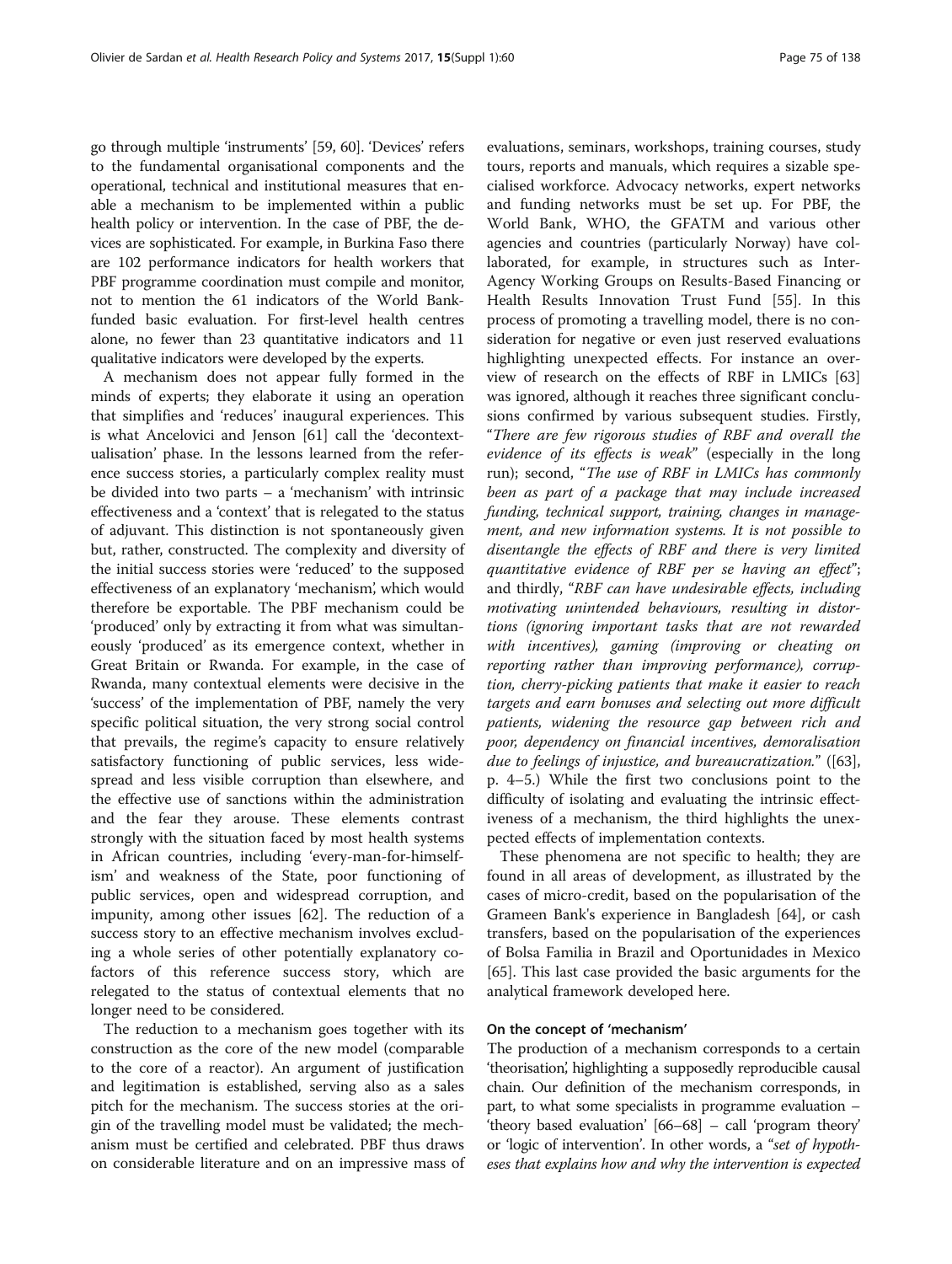to produce its effects" [\[69\]](#page-14-0). However, in our view, the mechanism is not constructed solely of hypotheses (or ideas, words or discourse); it is also, or above all, an institutional and organisational arrangement around these hypotheses, in other words, a set of 'devices' commonly called the core components of a programme.

It is the 'mechanism plus devices' unit that defines the heart of a travelling model.

Our definition of 'mechanism' is thus distinguished from a recent meaning of 'mechanism' in the social sciences, following Elster [[70\]](#page-14-0) and Hedström and Swedberg [[71, 72](#page-14-0)], where it refers to a causal process that is 'real', but concealed, and must be deduced/unveiled/constructed by the social sciences [[73\]](#page-14-0). For our part, a mechanism is not a real but hidden causal process, but rather an alleged causal process explicitly postulated by a standardised intervention model.

At first view, our definition seems to be closer to 'realistic' evaluation approaches [\[74](#page-14-0)], which rightly insist that the outcomes (O) of an intervention (of a public policy, a programme) depend on the interactions between the intervention context (C) and the intervention mechanism (M); they are therefore interested in the 'CMO' configuration. We share their concern with considering the context as a decisive element in any implementation of a programme or public policy (and thus of a travelling model). However, there is a significant lack of clarity among authors who adhere to this approach regarding the exact content of the 'mechanism' and the conceptual or empirical differentiation between the mechanism and the context [\[16](#page-13-0), [42](#page-14-0), [69](#page-14-0), [75](#page-14-0)–[77](#page-15-0)]. According to the most common definition, following Pawson and Tilley [\[74](#page-14-0)], the mechanism of an intervention would consist of the "ideas and reactions of the actors involved in the inter-vention" [\[69\]](#page-14-0), a proposal that remains enigmatic, to say the least. For us, this confusion around what a mechanism would be is linked to the choice of making the intervention mechanism a 'real', but hidden, causality, based on the reactions of the actors to the intervention, and which would, beside the context and through it, be at the origin of the effects of the intervention (outcomes). After reviewing the variety of uses of the concept of mechanism in realistic approaches to evaluation, Lacouture et al. [\[69](#page-14-0)] propose a definition that does nothing to dissipate the prevailing confusion: "A mechanism is an element of reasoning and reactions of (an) individual or collective agent(s) in regard of the resources available in a given context to bring about changes through the implementation of an intervention." This acceptance makes it necessary to distinguish between the actual intervention and the explanatory mechanism, which produces 'real' effects, a mechanism which the researcher would be required to reveal (but which in fact remains a 'black box'). It also forces the actors to be placed on the side of the mechanism rather than on the side of the context, which is difficult to sustain. It seems much simpler not to venture into this and to consider the mechanism as the 'operational theory' of the intervention, put into practice through the devices. Equally important are the perceptions and reactions of the actors involved in, or targeted by, the implementation of a travelling model, which must be considered as central elements of the implementation contexts.

The distinction between a mechanism and a context is therefore not in our view a scientific operation carried out by a researcher a posteriori, it is a deliberate social construction at the heart of the production of travelling models, according to which experts distinguish between (1) what would be an explanatory variable (the mechanism), which is their business and around which they construct their interventions (through devices), and (2) what would be contextual variables (including local actors' routines), the management of which remains problematic and uncertain. The construction of a mechanism is inseparable from the language of variables (and, within this language, the promotion of an 'explanatory variable').

# Travels of the model and the revenge of the contexts

The mechanism and its devices are then deployed in new contexts from this point. For this, they must pass through informal and formal networks that will allow the model to travel by justifying it, legitimising it scientifically and promoting it. The sociology of science and technology promoted by Callon and Latour [\[78](#page-15-0)], under the name of sociology of translation or actor-network theory, has focused specifically on the role of these networks such as forming alliances, 'enlisting' supporters, etc. The replication of a model 'far from the origin', and thus far from the initial success story, is not spontaneous. It is based on an alliance (a coalition) of experts and decision-makers who make themselves the 'social bearers' of what might be called the 'idea' of the travelling model (its mechanism), its narrative and its promotion, to the point where its importation is put on the agenda in various distant countries, generally through the conjunction of international financing and/or technical assistance.

International institutions play a central role as 'travel agencies' for models, particularly in the field of health; however, they are not the sole actors – social engineering consultants, think tanks, communities of practice and medical NGOs are also involved. These institutions justify their interventions based on the intrinsic effectiveness of the model they promote, and tend to ignore or minimise the unexpected effects of its implementation in complex contexts little known in the world of the experts and decision-makers.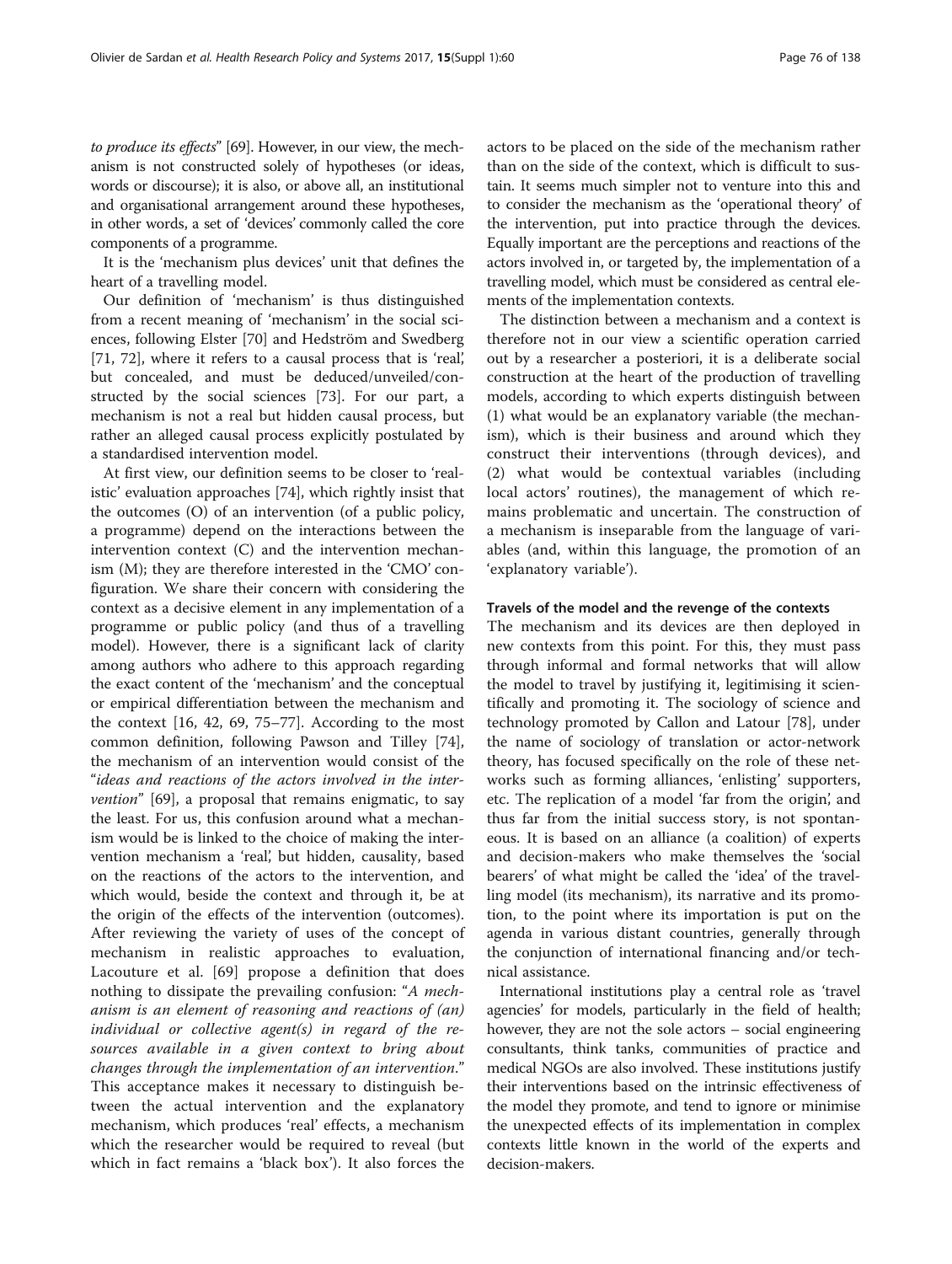# The test of contexts: the case of prenatal consultations

The concept of the 'test' (or épreuve) is an important component in recent Francophone works in social sciences, between pragmatic sociology and the sociology of science and technology [\[79](#page-15-0)–[81](#page-15-0)]. The test of implementing a travelling model in contexts far from the original success story is a major challenge, which we are surprised to find so underestimated at this point. Contrary to the accepted notion among experts constructing and disseminating models, the intrinsic effectiveness of a model is less important than the implementation contexts, and more specifically, the routines and constraints of the health personnel in contact with the users. These frontline workers will be the ones who test the proposed model (which is in general, imposed by the health hierarchy), adapt it to their working conditions and professional culture, and accommodate it in their own way, often by bypassing it, diverting it or dismantling it, and sometimes by ignoring it or boycotting it de facto.

Let us take another example. Antenatal care (ANC) carried out in first-level health centres by midwives in West African countries, inspired by an old European model from the early 20th century, is considered a key element in the fight against maternal mortality. Nevertheless, the classical model as it has long been implemented in Niger and in neighbouring countries suffers from various shortcomings. As revealed by our inquiries, most of the time, fast and sloppy ANC does not fulfil its primary function, which is to detect pregnancies at risk in order to prevent them or to plan a delivery in a health facility equipped for obstructed deliveries. For instance, a previous study on 330 pregnant women has concluded that "in Niger, the quality of the screening [by midwives] for risk factors was poor" [[82\]](#page-15-0). A new travelling model of ANC was therefore adopted by WHO in the early 2000s [[83\]](#page-15-0) and has been widely disseminated in Africa, that of focused ante natal care (FANC). FANC is based on a pre-printed form that includes a series of items to be scrupulously investigated and checked off, thus enabling a midwife, following the print-out to the letter, to perform the battery of operations required for an effective and personalised FANC (observations, examinations, questions, explanations). Based on the answers to a first set of questions and observations, the files are divided into two categories, one for pregnancies without specific risks (basic components) that will be followed per a standard protocol, the other for at-risk pregnancies (specialised components) that will receive a specific followup. The principle of this mechanism is the same as that of the partogram (self-monitoring guided by tools to be filled out in writing), but it rests on more complex devices (many more items, biological examinations, sustained dialogue with the parturient, two types of files, etc.). The promotional argument is equal to that for the

partogram – it is a simple tool adapted to the deprived conditions of LMICs: "FANC is the best approach for resource-limited countries where health professionals are few and health infrastructures are limited" [[84](#page-15-0)]. However, once again, the implementation contexts fail to line up with the expert-generated scenario.

The problem of time management arose very quickly upon the arrival of FANC in Niger and other African countries [[85](#page-15-0), [86\]](#page-15-0). In fact, a minimum of 40 minutes is required to complete all the items on the form during the first visit (according to WHO). However, ANC, which previously took less than 15 minutes on average, was already largely attended by pregnant women, and so waits became much longer. This was made worse by the fact that, in most Nigerian health facilities, only two mornings per week are devoted to this, often with only one midwife staffing the activity. This obviously poses a problem for the routine organisation of activities in primary level health centres. Added to this is the strong reluctance and uneasiness of midwives concerning the bureaucratic tasks and the writing. Under such conditions, going from about 10 minutes for ANC to 45 minutes for FANC is an impossible mission. Most midwives, therefore, do not perform a real FANC, except when a supervisory team passes by. They do not document many items, and/or fill out the forms in a standardised way. Some constants are rarely taken (such as blood pressure and ventricular tachycardia) and the speculum is not used (it is usually absent in many maternity units). The delivery plan and potential complications are not discussed.

Ignorance of the problem posed by the length of the FANC session, ignorance of how work is organised in health centres, and ignorance of the professional culture of midwives, are direct causes of the failure (or partial failure) of FANC. Information on the actual non-delivery of FANC rarely gets back through the monitoring and reporting systems of the Ministry of Health and the vertical programmes set up by international institutions, and therefore no rectifications are made. No one in the health hierarchy presents the problem in public, even if it is known in private. The laudatory statistics that circulate on FANC mainly involve training (number of training sessions, number of health workers trained, number of post-training follow-ups), FANC activities reported (number of FANC performed, coverage rates) or logistical and financial aspects (number of forms disseminated, rate of budget execution). They do not concern the quality of the FANC that is supposed to have been performed.

# On the concept of 'context': pragmatic contexts and actors' roles

Maternal health models introduced in LMICs rely first and foremost on the intrinsic attributes of their mechanism and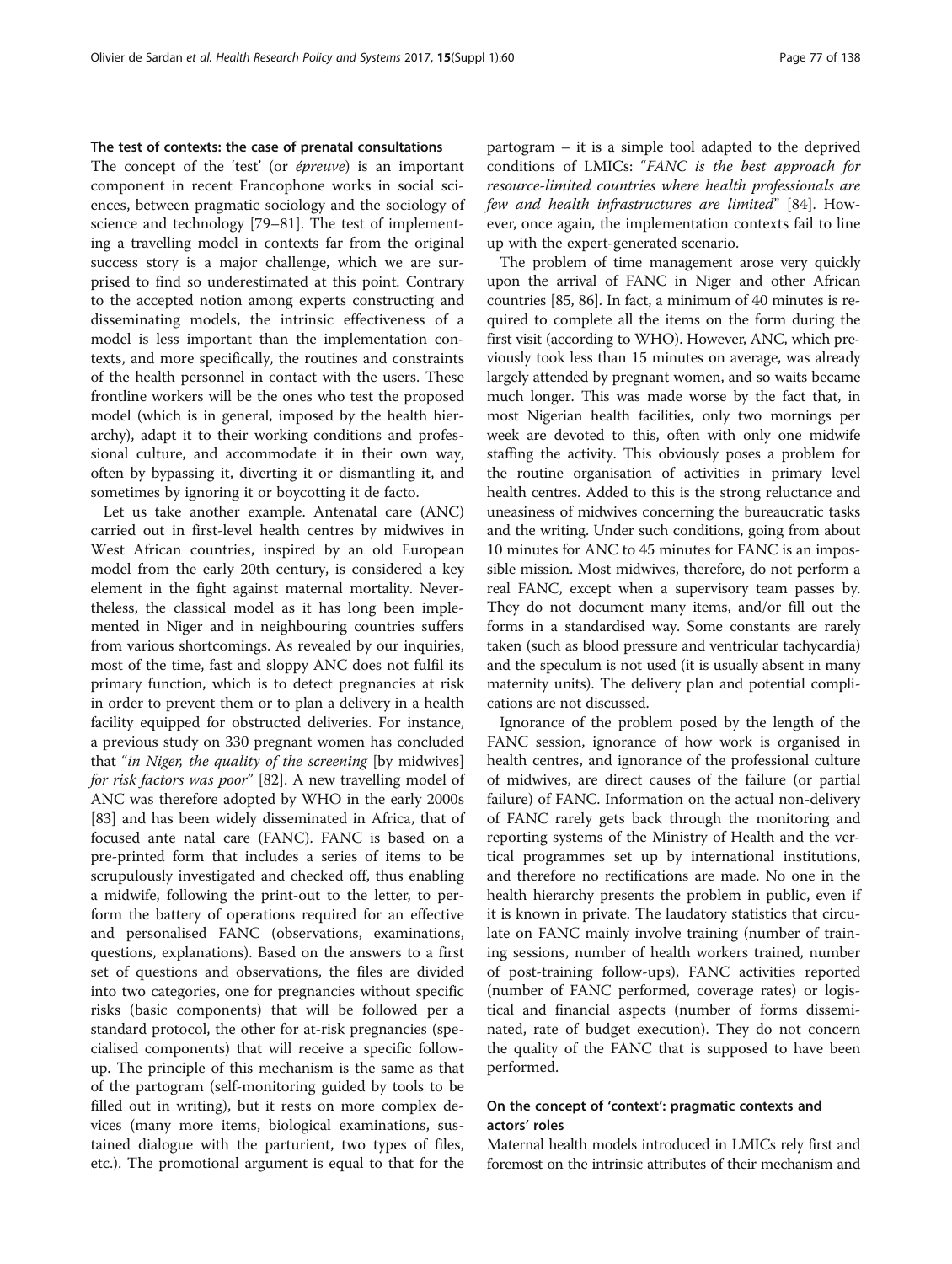therefore neglect the massive existence within health systems of an entire series of elements related to the behaviours of the actors and to local contexts. However, these elements have been emphasised in some works, including strategies for securing aid [[87](#page-15-0)], corruption [[88, 89](#page-15-0)], clientelism [\[90\]](#page-15-0), local professional routines, absenteeism at work, informal earnings [\[91, 92\]](#page-15-0), types of leadership, management and organisation of work [\[93](#page-15-0)], interventionism regarding posting and transfer [\[94, 95](#page-15-0)], and the opportunistic fabrication of figures or biased statistics [[96](#page-15-0), [97](#page-15-0)], to name a few. More generally Greenhalgh et al. [\[98\]](#page-15-0) highlight, "the important principle that the attributes [of an innovation implemented in health services] are neither stable features of the innovation nor sure determinants of their adoption or assimilation. Rather it is the interaction among the innovation, the intended adopters and a particular context that determines the adoption rate".

It is true that, within public health, contexts are not unknown. Nevertheless, they are reduced to a set of socalled contextual sociodemographic, institutional or epidemiological variables (rates, indices and other indicators relating to income, health coverage, access to care, the poverty line, education, health system, use of public services, GDP, HDI, etc.), which must be quantified and can be aggregated, weighted and enumerated in countless variations. For example, in a review of the literature on the role of contexts in programmes to improve the quality of care [\[99\]](#page-15-0), the authors, after distinguishing some families of contextual variables such as 'outer setting' (economic, social and political environment), 'organisational setting', 'individuals and their roles' and 'networks', identified 66 variables that were measured. This logic of variables, its inflationary drift and the quantitative obsession (no qualitative study was considered in this review) therefore completely remove its meaning from the concept of context as we understand it. It leads to ignoring or minimising what constitutes the decisive element of the contexts, namely the actors. As Abbott [\[100\]](#page-15-0) has pointed out, "in the causal modeling tradition, variables and not actors do the acting" (cited in Hedström and Swedberg [\[72\]](#page-14-0)). On the contrary, the actor must be placed in the centre of the contexts (and not treated as one of many variables).

Admittedly, the concept of context itself can seem ambiguous and polysemous. Firstly, from the perspective of science studies, every action at any level takes place within a context, each of which is specific. The construction of a mechanism or the global dissemination of a model also takes place within contexts, and the offices of the World Bank or those of any Ministry of Health are as much contexts as a rural maternity hospital or a hospital consultation. They all merit the researchers' attention. Admittedly, these are very different contexts. The contexts of think tanks or meetings of high level

experts (contexts of narrative creation, shaping or networking of a public policy) are not the same as those in the poor districts of Dakar or the villages of Niger (implementation contexts). For the purposes of this paper, we reserve the term 'context' only for the implementation contexts (national, regional, local) of a travelling model.

We therefore propose a more differentiated view of the implementation contexts, distinguishing between structural contexts (in the background) and pragmatic contexts (in the foreground). At the centre of the pragmatic contexts is the role of the actors, which means accounting for the concept of agency developed by Giddens [[101\]](#page-15-0), widely used in the social sciences today and imported into the field of development by Long [[102\]](#page-15-0). Defined in other words, it is the cognitive and strategic 'room for manoeuvre' of the actors (their ability to know and act relatively autonomously), and the norms and constraints within which they operate [[103](#page-15-0)]. Structural contexts (generally characterised as being linked to the economic, political, social or cultural environment) only affect the importation of a travelling model through pragmatic contexts, in other words the latitude of actors (or stakeholders) and their interactions. Structural contexts are available constraints and resources that act to influence the representations and practices of the strategic groups involved in the implementation of public health travelling models (national experts and policymakers, public and private health professionals, NGOs, local authorities, beneficiaries, non-beneficiaries), which constitute the pragmatic contexts and are at the heart of what we call the revenge of the contexts.

Structural contexts are typically described through the language of variables, figures and standardised quantitative indicators. Conversely, pragmatic contexts are more acutely described through qualitative approaches such as narratives, process analysis, case studies or interviews of stakeholders, and the use of concepts such as actors' logics, actors' perceptions, practical norms, professional cultures, local cultures, strategic groups and more.

In other words, social actors are at the core of implementation contexts (seen as pragmatic contexts), with their networks, their interactions, their informal rules, their organisational routines, their strategies and their motivations. This perspective is clearly distinct from the language of variables. Putting actors' behaviours at the centre of context analysis requires new conceptual tools.

# Gaps and practical norms

This central role of actors, their perceptions and their strategies, which are always far from the expectations or the presuppositions of experts, introduces two types of gaps, namely an implementation gap and a normative gap.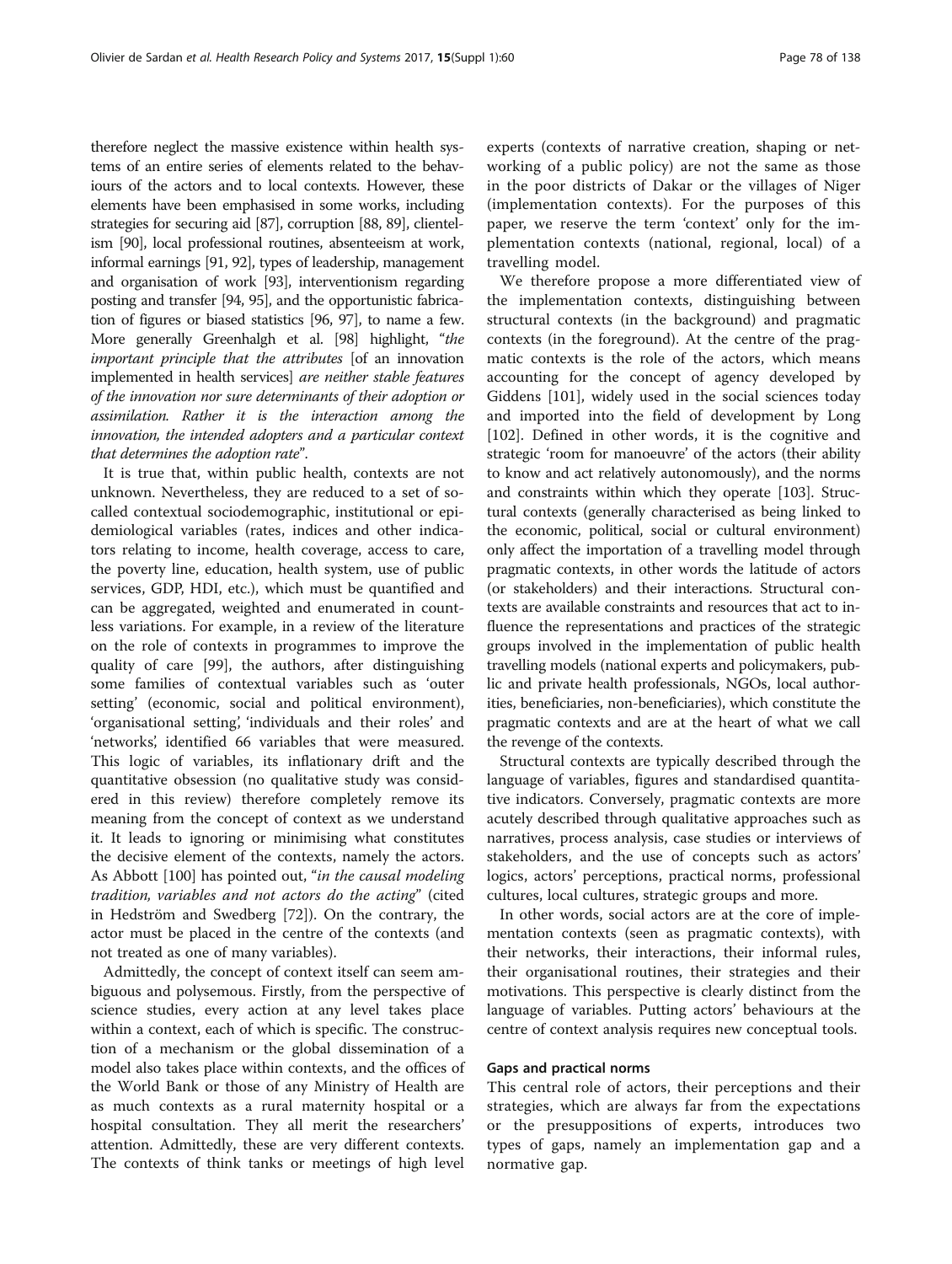# Implementation gap

The implementation gap is an inevitable process. As wellprepared as public policies may be, when implemented, they inevitably experience discrepancies between what is expected and what happens on the ground. In other words, "differences between their formal objectives and goals and those that emerge through the practices and strategies pursued by the actors at different organisational levels … The relation of policy and practice is not an instrumental or scripted translation of ideas into reality but a messy free-for-all in which processes are often uncontrollable and results uncertain" [\[104\]](#page-15-0). This eloquent title "Good on paper: the gap between programme theory and real-world context," which introduces a revealing analysis of the implementation gap of a community midwife programme in Pakistan [\[22\]](#page-14-0), could be applied to all travelling public health models.

#### Normative gap

A normative gap is the difference between the official rules and procedures incorporated in a travelling model and the various norms, habits and routines in effect in the implementation context. Any standardised public health intervention includes a set of new formal norms developed by international, and sometimes national, experts to make the intervention mechanism efficient. However, these imported norms are distinct from the social or informal norms that regulate the behaviour of the different actors affected by the intervention.

In fact, at least two main types of normative registers can be distinguished within the implementation contexts of health interventions, namely the social norms of users (patients, pregnant women, communities) and the practical norms of health personnel (nurses, midwives, doctors).

Social norms of patients The social norms of the beneficiary populations are very complex and diverse and can in no way be reduced to a few stereotypes. Public health sometimes tends to reduce non-Western local cultures to a few more-or-less-exotic 'traditional' clichés, in other words, a 'culturalist' drift [[105, 106](#page-15-0)]. In particular, social norms relate to illness, suffering, the search for care, modesty, decorum, mutual aid, collective action, gender relations, patron/client relations, education, the supernatural, death, relationships with the State, and so on. These social norms, or local cultures, vary widely from one site to another. They are, in fact, underestimated by experts in travelling models (who nevertheless recognise their existence on a rhetorical level).

Practical norms of health workers On the other hand, there is another type of contextual norm, even more unrecognised by standardised interventions, one that regulates the discrepancies between the official norms and the routine practices of health workers. Health workers are, in fact, far from always following the professional and ethical rules that they have been taught. These 'noncompliant' behaviours are not random; they are relatively predictable and routinised, and in fact follow latent and implicit norms that we call practical norms. This highly pragmatic exploratory concept of practical norms is distinguished from other interesting attempts to analyse non-compliant behaviours of health workers in the face of bureaucratic interventions and clinical guidelines, including in northern countries. For example, relying on United Kingdom data, Checkland, Harrison and Marshall [[107](#page-15-0)] emphasise the importance of contexts and the impasse represented by the dominant approach of so called evidence-based medicine, based on the identification of barriers of change, dissemination of clinical guidelines and RCTs (see also Greenhalgh et al. [\[98\]](#page-15-0)). However, they prematurely favour the explanatory concepts of collective identity and sense-making imported from social psychology. These, according to our experience in Niger, are far from being the dominant factors in the non-compliant practices of health workers.

The concept of practical norms appears a very useful tool for empirically analysing how the non-compliant behaviours of health workers are regulated, particularly in their deviations from the injunctions of travelling models. Simply invoking the importance of pragmatic contexts regarding standardised interventions is not enough. It is necessary to have tools to analyse these contexts.

We start from this first observation, repeated many times in our surveys, namely that the behaviours of health personnel in Niger, as in French-speaking Africa, fall far short of the official norms established by the Ministry of Health or continually introduced by travelling models. Yet, they have been trained to observe these norms, and regularly recycled through expensive training, so it is not a matter of ignorance.

A second observation must be considered, namely that their 'non-compliant' behaviours are not random or anarchic. They are largely predictable for those familiar with the local professional context (colleagues or users). They form the framework of the local professional culture [\[108](#page-15-0)]. In other words, these behaviours are shared and convergent (although there are, of course, exceptions). They are regulated in a latent, underground, tacit manner in their deviations from the prescribed norms.

We call these implicit regulations 'practical norms'. This concept has already been used to describe the routine behaviours of midwives in Senegal [[109\]](#page-15-0) or Niger [[108\]](#page-15-0), to study the functioning of emergency rooms in Niamey [[110\]](#page-15-0) or a hospital department in Soweto [[111](#page-15-0)]. For a detailed theoretical presentation of the concept of practical norms and its possible uses, see Olivier de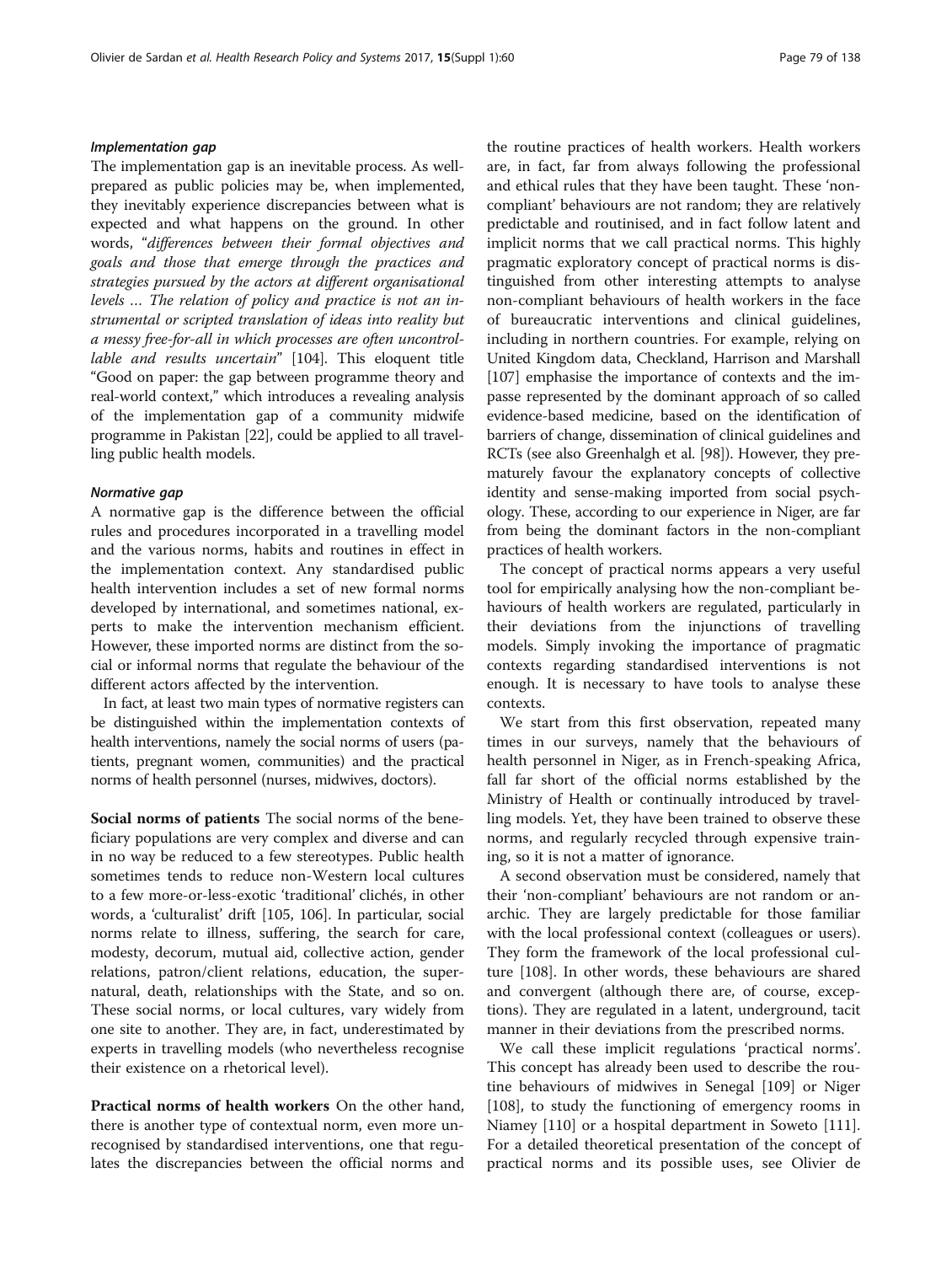Sardan [[112](#page-15-0)] and De Herdt et al. [\[113\]](#page-15-0). To examine the practical norms of health workers requires that we redefine their professional cultures – a professional culture is not simply a collection of knowledge and 'good practices' learned during a training course; it is also a set of 'tricks' learned on the job to accomplish their daily work by departing from this knowledge and these good practices. It is a combination of official and practical norms.

# The professional culture of midwives

Let us take the profession of midwife in Niger – it is characterised by a series of practical norms. Here is a list, in no particular order, of all of the practical norms confirmed by the health professionals gathered at the LASDEL Vocational School for maternal health personnel held in Niamey in October 2015. The formulations are our responsibility (they are never publicly expressed as such and most often remain implicit), but we have encountered each of them repeatedly in our survey sites in Niger over 15 years, through multiple observations, case studies and private interviews.

- A midwife is more competent regarding deliveries than a public health doctor and knows better what to do.
- The management of a delivery is a matter of experience and flair.
- The maternity hospital is a space that 'belongs' to midwives, not to parturients.
- Eutocic deliveries (without problems) may be delegated to matrons, trainees, midwife assistants or attendants.
- Bush women and young parturients are ignorant and impatient.
- Women with 'false labour' (insufficient dilation) disturb the department and must be sent home if possible.
- When a woman in labour does not 'push' enough, she must be compelled to do so by any means (insults, harsh treatment, or threats of referral are legitimate and for her own good).
- A 'recommended' parturient deserves attention and consideration, which does not need to be given to anonymous parturients.
- Bureaucratic tasks are unnecessarily time-consuming chores.
- Sanctioning a midwife is not proper; it would be wicked.
- It is normal to arrive to work around 9 a.m. and to leave around 1 p.m.
- It is legitimate to skip work for a social ceremony (baptism, marriage or death of a relative or of a simple acquaintance).
- Seeking 'informal' earnings at the expense of parturients (sales of products, charging for free acts, etc.) is normal.
- It is necessary to go to continuous training regardless of the content (to receive per diems and improve the CV).
- The intervention of highly-placed acquaintances is needed to obtain interesting assignments.
- Any additional task deserves a monetary bonus.
- Any funding from donors is an opportunity to 'take one's share' in passing.
- Everyone must manage their activities without interfering with those of others.
- The bureaucratic tools must be filled out with standard data, regardless of the actual data.
- Staff meetings are a waste of time.
- In these meetings, one should not point out individual failures.
- If small equipment is missing, wait for the hierarchy to replace it.
- Faced with the recurring breakage of certain products, it is necessary to 'make do,' making a substitute if possible (for example, midwives use saline in place of the solvent to perform the PMTCT test, or make an eye wash for newborns with a mixture of Betadine and saline (50% of each solution).

These practical norms are of course never publicly stated as such, contrary to official norms (explicit through regulations, procedures and training) and social norms (explicit through family or religious education and social interactions). However, they are at the heart of Nigerian maternity routines. They constitute the more-or-less hidden basis of the professional culture of midwives and obstetrical workers. They regulate the response of midwives to a travelling model and most often explain its failure, partial or total.

Only a few writings in medical anthropology (because they have access to qualitative methods, prolonged observation, insertion in the environment) have empirically documented the 'real' or 'non-compliant', everyday behaviours of midwives in Niger or other West-African countries [[27, 28, 31](#page-14-0)–[35](#page-14-0), [108](#page-15-0), [109](#page-15-0), [114](#page-15-0)–[119](#page-15-0)]. Otherwise, there are no numbers and no statistics. Evidence in supervisory reports is little to none. Annual activity plans for districts and national health development plans never mention them in the sections on combatting maternal mortality. They are also rarely mentioned in public health literature (and when mentioned, they are summary, partial and euphemistic references). In other words, the maternities spoken of in the world of public health are largely fictitious, paper maternities, far removed from the realities experienced by the parturients. Travelling models address these paper maternities, and are built on their image.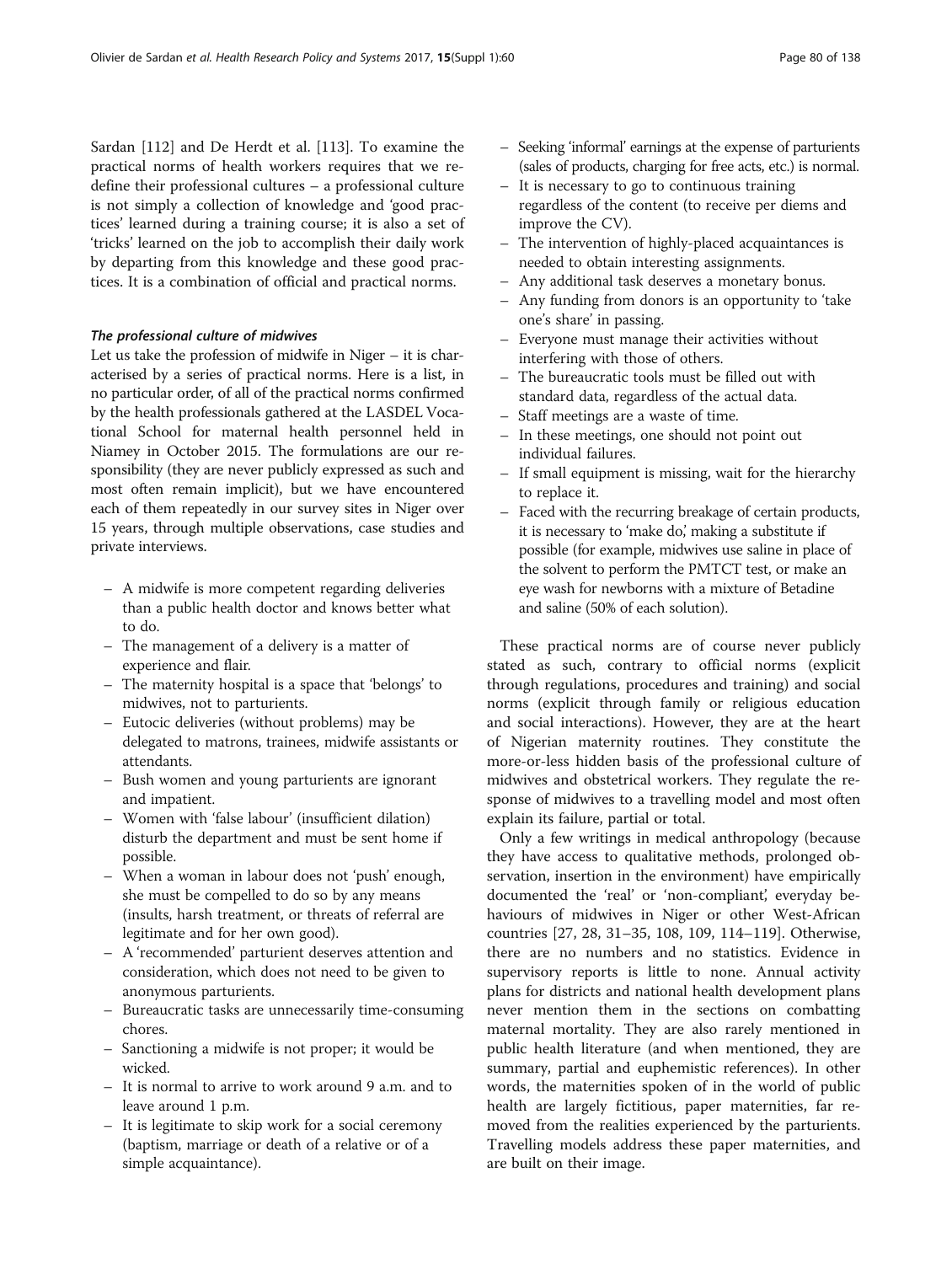# Why this amazing recurrence of travelling models? Governance of global health

Of course, even within the major international organisations, although they are major generators of travelling models, there are various statements warning against standardised regulations and underestimating contexts, as stated in a WHO publication: "Considerable caution is needed in scrutinising formal management structures, rules and regulations, as they may bear no resemblance with actual management practice" [\[120](#page-15-0)]. More broadly, the standardisation of development policies has already known longstanding criticism from the social sciences, whether emanating from the political economy, from Hirschman [[121](#page-15-0)], a pioneer, up to Naudet [\[122\]](#page-15-0) and Easterly [\[123](#page-15-0)], or in the field of development anthropology from numerous authors [[124](#page-15-0)–[127](#page-16-0)].

Despite this, travelling models continue to prosper and grow under various names rather than decrease in number or volume. The form of governance specific to global health (the weight of international organisations, private foundations, laboratories and NGOs) favours so-called high-impact interventions. The social sciences therefore have very little influence in this field. There is even sometimes the feeling that any critique of a travelling model only creates the conditions for another model to take its place, "Better theory, new paradigms and alternative frameworks are constantly needed …, strangely little attention is given to the relationship between these models and the practices and events that they are expected to generate or legitimise in particular contexts" [\[124](#page-15-0)].

What might the reasons be for such perseverance in the incessant production of travelling models? We will mention five here.

#### A job market for experts

"Despite the failure of these systematic transfers of models from the North to Africa since independence, they continue because experts and consultants from the North and South, professionals from the South, and leaders from the North and the South benefit from them" [\[128](#page-16-0)]. The production and circulation of travelling models is in some ways the core business of international public health institutions and employs hordes of staff, from the design (public employees, researchers and international experts) to implementation in the field (international and national consultants, trainers, NGO agents, health workers). Each new model has its own market of specialists and practitioners, both nationally and internationally.

# Institutional routines

The weight of path dependency cannot be underestimated either. Consultancy offices, public health departments, development agencies, international organisations, major foundations and large medical NGOs have, for several

decades, developed technical and accounting procedures and know-how essential to the manufacture and dissemination of travelling models such as creating narratives and telling success stories, dressing up and legitimising mechanisms, devising devices, procedures, seminars, guides to good practices, etc. We can also add the design and use of standardised tools for planning (logical framework) and evaluation (RCTs) that are particularly suited to travelling models [\[43\]](#page-14-0) in that they focus on the efficiency of the mechanisms and systematically 'neutralise' the role of contexts. The production and dissemination of travelling models have become routine practice for many institutions. We find here what Di Maggio and Powell [\[129](#page-16-0)] called the isomorphism of organisations that, in a given field, tend to behave identically. Travelling models also have a structural affinity with 'command and control' approaches, scaling up strategies, and (statistical) evidencebased policies, which are at the core of the organisational cultures and professional competencies of public health institutions.

#### Supply-driven health policies

Public policies in the field of development generally correspond to the 'garbage can' ideal types [\[130\]](#page-16-0). As noted by Naudet [\[122](#page-15-0)] on development policies and programmes, it is a matter of "finding problems for solutions". This strong supply-driven policy, based on models developed by international institutions, faces a weak (and sometimes non-existent) 'demand policy' from the Southern authorities, who are mostly followers and conformists, preoccupied above all by the resources (income) that external actors will provide, and little concerned with putting at the forefront the contextual concerns that they should theoretically carry. The rhetoric of good practice illustrates this, it is essentially practices complying with the norms promoted by travelling models, from a 'good student' perspective. This is one of the perverse effects of aid dependency (or 'development rent') [[131](#page-16-0)]. There is little or no pressure on the demand side to offset or alter the incessant and pressing supply of travelling models. In this respect, responsibility for the hegemony of travelling models cannot be attributed solely to experts and international donors. Governments and experts from countries in the South are largely responsible for this.

#### Funding rationales

It is much more difficult to obtain modest funding for innovative experiments grounded in local contexts than significant funding for travelling models; all public health professionals (and all development professionals) confirm this. The editing and format of the files, the financing mechanisms, the disbursement procedures, the management methods and the audit practices all contribute to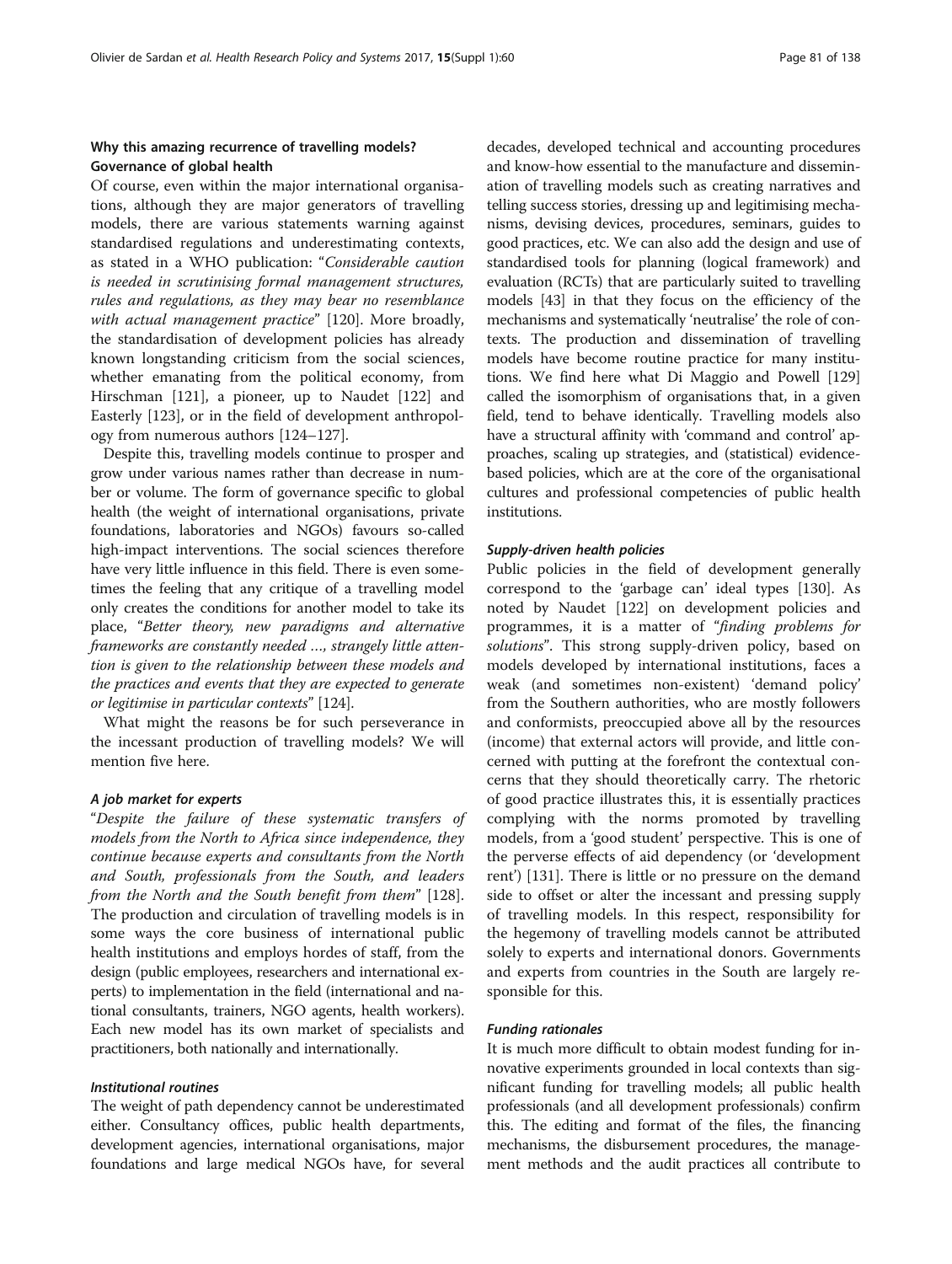giving priority to exportable mechanisms and devices that allow economies of scale and can be evaluated using quantitative criteria.

# Biomedical software rooted in mentalities

Belief – because this is what it is, after all – in the intrinsic effectiveness of a mechanism placed at the centre of a public health policy rests on an experimentalist and technical basis that has proved its worth in certain areas. A new molecule carries such intrinsic effectiveness, with a universal vocation, and, from a purely therapeutic point of view, can be applied in the most diverse contexts. It is therefore tempting to believe that the same is true of the mechanisms placed at the centre of social or institutional technologies and to credit them with the same potential effectiveness as biomedical (or industrial) technologies. RCTs are based on such an extrapolation.

It is a very widespread assumption to believe that what is true of biomedical engineering would also be true of social engineering. Nothing could be more false. The transition from biomedical engineering to social engineering is a radical change of world of reference. In the social world, the classic experimentalist statement 'all other things being equal' has no meaning; its implementation is impossible [[132, 133](#page-16-0)]. The multiplicity, complexity and interweaving of the variables involved in any social intervention, no matter how small, makes any attempt to reduce it to a single explanatory variable illusory. Nevertheless, this illusion persists in certain sectors of the social sciences governed by a positivist vision of the world. It is especially dominant in health policy development and implementation bodies.

The case of vaccination campaigns clearly shows the gap between biomedical engineering and social engineering, because they combine the two dimensions, as many interventions in public health do; the effectiveness of the one contrasts with the setbacks of the other. While a vaccine shows intrinsic properties that are essentially context independent (the same polio vaccine protects a Wall Street manager or a farmer in the Mekong valley), its administration is based on institutional architectures and organisational arrangements that are entirely social and profoundly context dependent. Take for example, National Immunisation Days, a widely celebrated travelling model, organised and financed at great expense each year by Gavi in all African countries. It is presented worldwide as a great success based on statistics showing a dramatic increase in vaccination coverage. In fact, it has many perverse effects [[97\]](#page-15-0), due in part to the fact that they have been functioning for years on a PBF-type mechanism (paying for the vaccinations based on performance). This results in disorganisation of health services (health workers abandon routine activities to run after premiums), systematic multi-vaccinations and falsification of figures (to inflate the results), and false missions of executives (linked to income-appropriation strategies by the health hierarchy; for Niger, this aspect was highlighted by an international audit that resulted in the temporary incarceration of dozens of doctors [\[134](#page-16-0)]). Various LASDEL qualitative surveys not yet published attest to the importance of multi-vaccinations and falsification of figures. Further, several more conventional public health studies also show the limitations of these vaccination strategies, including in Burkina Faso [[135](#page-16-0)], and evoke 'the fallacy of coverage' [[136\]](#page-16-0).

# Starting from practical norms to bring about changes: the quest for innovations and reformers from within

What are the alternatives to travelling models? This domain remains very poorly known and has yet to be explored systematically and empirically.

One possible avenue is to begin with practical norms, introducing gradual changes in them rather than importing new standardised official norms over and over during successive interventions that stack on top of each other without changing routine behaviours and without credible strategies of appropriation and sustainability. Which of the practical norms currently in maternity hospitals can be amended, modified, improved or even enhanced? Which ones must and can be abandoned, and how, to the benefit of which others? How can better practical norms be introduced and made sustainable and institutionalised? This perspective favours 'tailor-made' over 'ready-to-wear'. Furthermore, practical norms can also sometimes be positive and innovative. They are not always practiced for opportunistic, conformist or selfish purposes and can, on the contrary, make it possible to manage or tinker solutions, invent palliative practices, develop coping strategies that benefit patients, manage the shortage or lack of motivation in colleagues, try adapted forms of leadership, and so on.

We have met with few 'reformer' midwives or gynaecologists who are trying to improve the quality of health services based on real contexts and problems in the field, without fully applying standardised interventions, which is far from strict compliance with travelling models. Their initiatives are discrete, scattered and largely invisible. They deserve to be known and documented.

# The case of a reformer midwife

To give an example, we will use a case study concerning a 'reformer' maternity hospital director in Niger [[119](#page-15-0)]. This survey was carried out by Maman Sani Souley Issoufou as part of a master's thesis in medical anthropology from Abdou Moumouni University and of the research programme on midwives financed by the IDRC and led by Aïssa Diarra. This director succeeded in modifying the practical norms of the personnel in her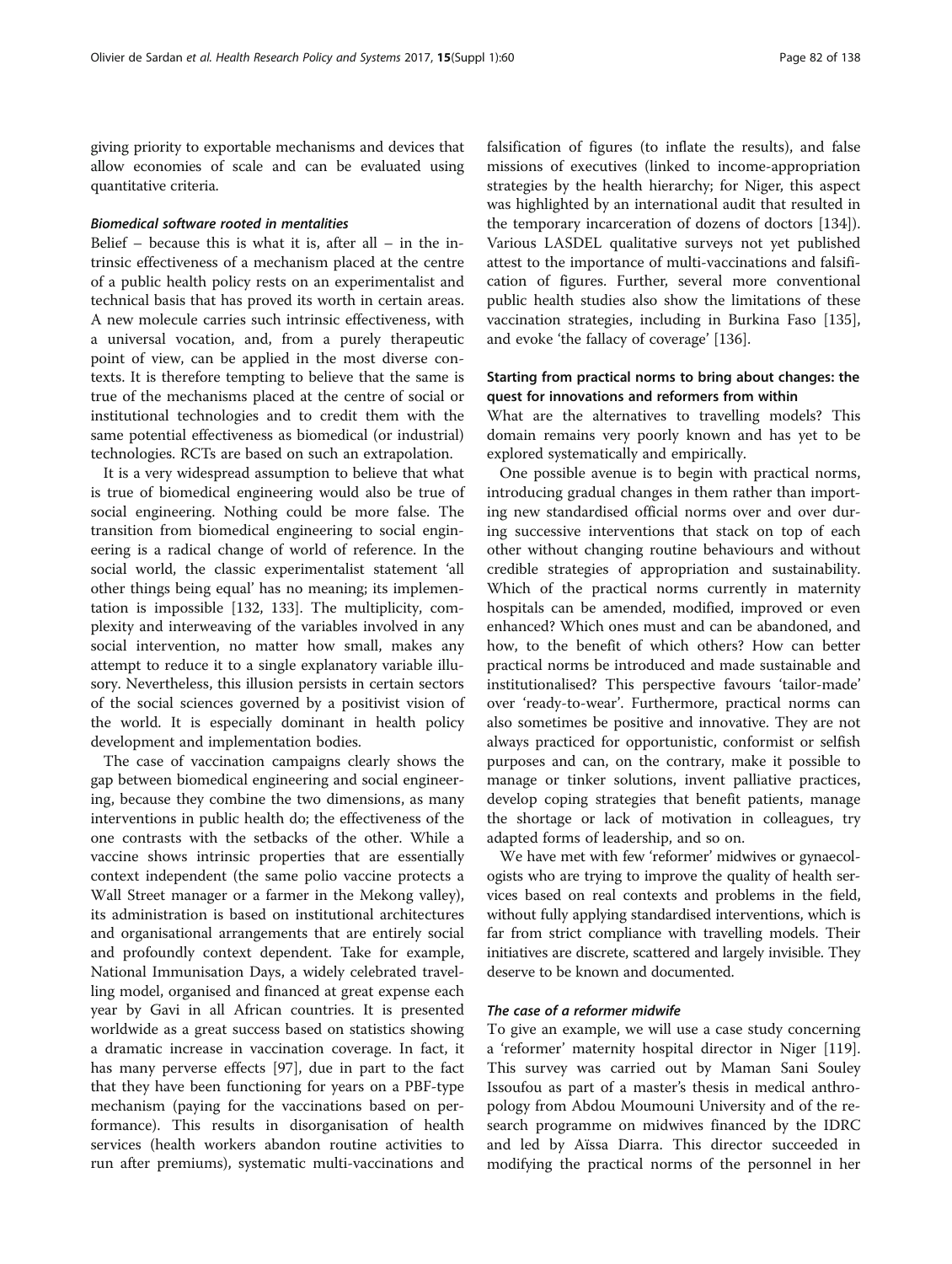maternity hospital on three points, without using the official norms (and in fact, maintaining a separation from them).

Lateness The official working hours of health workers is 7:30 a.m. to 4:30 p.m. with a one-hour lunch break. But the midwives routinely arrive around 9 a.m. and leave at about 1 p.m. (except when on call). To try to enforce schedules, the Ministry recently attempted to intervene; it requires the health units to keep an attendance book, with a red line at 8:00 a.m. It is not surprising that staff everywhere continue to arrive as usual around 9 a.m., but enter a fictitious arrival time before 8 a.m. in the book. The director of the Salam\* (name has been changed) maternity hospital does not use the official attendance book; she knows it is useless. On the other hand, she herself arrives at 8 a.m., and then goes around all the departments to greet the staff, who feel compelled to be present. The director, because she sets an example, and by exerting a 'soft' control, does better than the bureaucratic measure officially imposed by the Ministry, but without respecting the official norms (beginning at 7:30 a.m., using the notebook).

Haemorrhages Postpartum haemorrhage is most often the fault of the midwife in charge of the delivery, but, in Niger, no one uses the legal sanctions for professional misconduct. The director of the Salam maternity hospital does not use legal sanctions either. However, she has 'invented' a local sanction in the form of a practical norm that she has imposed, wherein, in case of haemorrhage, the midwife must personally accompany the parturient to the referral centre. For the midwife in question, this is a waste of time (and money) and, worse, a disgrace – the reference centre agents know that there is fault if they are brought a haemorrhage from a maternity, and see the culprit before them.

Informal payments Midwives (and other maternity staff) earn an estimated average of US\$10 per delivery from informal (and illegal) payments that they demand from the parturients (sale of oxytocin, serum, suture thread, gloves, etc.). The director of the Salam maternity hospital did not attempt to remove these levies (which would be unrealistic), but rather to reduce them. She assembled her staff, setting a limit of US\$5.

Here we have an example of local reforms improving the quality of service delivery by building on existing practical norms, albeit by modifying some of them, yet without attempting to enforce official norms, which are not only currently not applied (revenge of the contexts), but inapplicable (without a radical reform of the civil service and the State).

# Conclusion

In Niger – as in all countries – there are certainly other reformer midwives (or, more generally, reformer health personnel). They currently constitute an invisible minority, but why not try to network them, and rely on them to define various ways of improving maternity hospitals? This is what is being attempted by a LASDEL action research programme, entitled "Maternal and adolescent health in West Africa: Toward low-cost reforms grounded in reality" covering Benin and Niger and funded by the IDRC. The central component of the programme is researching and documenting local reforms and pockets of effectiveness [\[137](#page-16-0)–[139\]](#page-16-0) within the maternal health system. In other words, formal or informal innovations that have led to behavioural changes in favour of a better quality of care. A dozen or so reformer midwives, calling on their experience in the real world setting and their knowledge of the practical norms in use, will be asked to define themselves experimental actions that they will implement in a few maternity hospitals, with the ultimate objective of acting as support to local and regional 'reformer coalitions' in the field of maternal health, in order to modify and improve, step by step, the professional culture of Nigerien midwives (based on practical norms). It means facing very concrete challenges, what to do with partograms, considering what happens in reality, or with FANC? Modify them, get rid of them, replace them, and if so, by what? Relevant answers can be provided only by field experts, i.e. reformer front-line workers, not by armchair experts.

To transform these professional cultures, there are certainly other avenues than the one we are suggesting here. There are other ways of starting from contexts. For example, alongside these silent 'reformers from within' who operate individually, some institutions, sometimes originating from without and usually small, are exploring innovative approaches based on local realities. One example is the case of the Network of Safety approach in maternal health, carried out by an NGO (Organization of Human Welfare), which is based on the following concern: "Our argument is that cultural specificity is irreducible and not standardisable, but rather a basis for creating plural and complex models for intervention. How, then, might we make use of cultural specificity as a starting point for designing interventions, rather than as a reproducible and reducible set of variables that would look structurally the same in any target community?" [[140\]](#page-16-0).

These attempts at context-based reforms or changing behaviour from practical norms have demonstrated a dramatic knowledge gap. Empirically documenting and identifying all 'low noise' (or even silent) innovations taking place within health systems and in the real world is one of the priority tasks that can be assigned to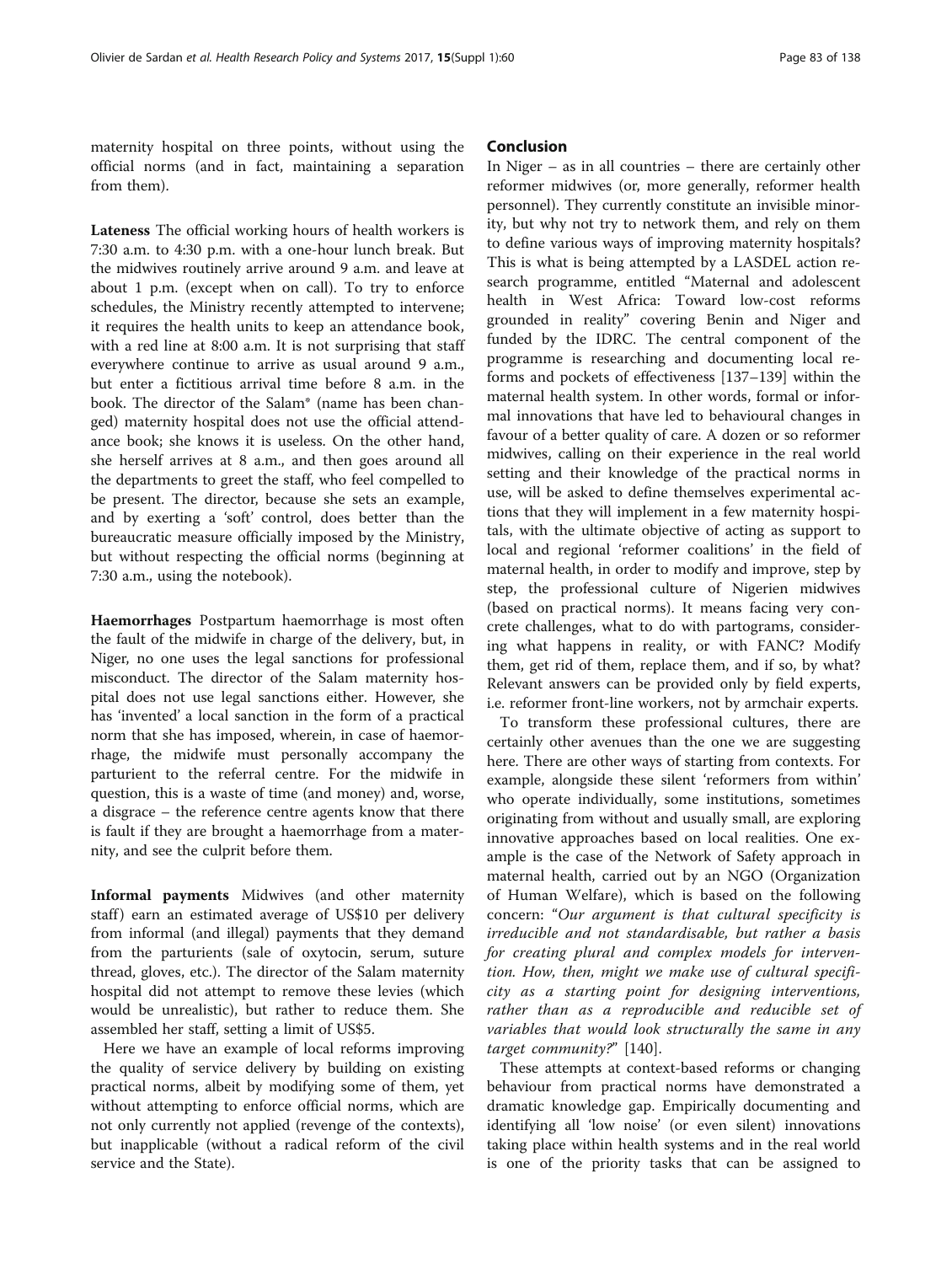<span id="page-13-0"></span>medical anthropology. It is regrettable that there is very little interest in public health professional journals for such an approach, due to the major hegemony of travelling models and vertical interventions and the great weight of the quantitative methods associated with them [[43,](#page-14-0) [141](#page-16-0)]. There are also very few credits available for such research and experiments, although their funding needs are insignificant compared to the financing required for travelling models or randomised impact studies. Finally, there is very little room or audience for them in conferences on public and global health, or even on health systems and policies. Fortunately, there are few professionals within public health institutions (including within the Safe motherhood initiative) who wish to move in this direction and call for 'epistemological diversity' [[43\]](#page-14-0). In this respect, collaborations with medical anthropology have grown in the past 20 years.

It would be totally unrealistic to put forward an elimination of travelling models, which, whatever their limits, also have their utility and effectiveness. Work must be done so that travelling models are more contextsensitive and take better account of the constraints, resources, aspirations, norms and strategies of local or regional actors. However, is it not possible to allocate a little more space, time, attention and money, in the world of public health in general and maternal health in particular, for alternative (qualitative) research focused on pragmatic contexts, and for experiments 'from the inside' considering the daily reality of social norms and practical norms? Is this too much to ask?

#### Abbreviations

ANC: Antenatal care; FANC: Focused antenatal care; GFATM: Global Fund against Aids, Tuberculosis and Malaria; IDRC: International Development Research Centre; LASDEL: Laboratoire d'études et Recherches sur les Dynamiques Sociales et le Développement Local (Social dynamics and local development research and study laboratory); LMICs: Low- and middleincome countries; NGO: Non-governmental organisation; PBF: Performancebased financing; PMTCT: Prevention of mother to child transmission of HIV; RBF: Result-based financing; RCT: Randomised control trials; UNICEF: United Nations International Children's Emergency Fund

#### Acknowledgements

The authors would like to thank Susan Godt, Marie-Gloriose Ingabire and Valéry Ridde for their comments on a first draft of the text. This article is drawn from a research programme executed by LASDEL (Niger).

#### Funding

The research programme and the publication were funded by the International Development Research Centre of Canada.

#### Availability of data and materials

The datasets acquired and/or analysed during the current study are available from the corresponding author upon reasonable request.

#### Authors' contributions

JPOS conceived the idea and wrote the draft and final version of the manuscript. AD and MM have provided data and insights emanating from years of research on maternal health issues. All authors read and approved the final manuscript.

#### Competing interests

The authors declare that they have no competing interests.

#### Consent for publication

Not applicable

#### Ethics approval and consent to participate

Not applicable.

#### About this supplement

This article has been published as part of Health Research Policy and Systems Volume 15 Supplement 1, 2017: People and research: improved health systems for West Africans, by West Africans. The full contents of the supplement are available online at [https://health-policy-systems.biomedcentral.com/articles/](https://health-policy-systems.biomedcentral.com/articles/supplements/volume-15-supplement-1) [supplements/volume-15-supplement-1.](https://health-policy-systems.biomedcentral.com/articles/supplements/volume-15-supplement-1)

#### Publisher's Note

Springer Nature remains neutral with regard to jurisdictional claims in published maps and institutional affiliations.

#### Published: 12 July 2017

#### References

- 1. Pressman J, Wildavsky A. Implementation: How Great Expectations in Washington Are Dashed in Oakland; Or, Why It's Amazing that Federal Programs Work at All, This Being a Saga of the Economic Development Administration as Told by Two Sympathetic Observers Who Seek to Build Morals on a Foundation of Ruined Hopes. Berkeley, Los Angeles, London: University of California Press; 1973.
- 2. Fixsen DL, Naoom SF, Blase KA, Friedman RM, Wallace F. Implementation Research: A Synthesis of the Literature. Tampa: University of South Florida, The National Implementation Research Network (FMHI Publication #231); 2005.
- Thomas J, Grindle M. After the decision: implementing policy reforms in developing countries. World Dev. 1990;18(8):1163–81.
- 4. Barrett S. Implementation studies: time for a revival? Personal reflections on 20 years of implementation studies. Public Adm. 2004;87:938–54.
- 5. Nilsen P, Stahl C, Roback K, Cairney P. Never the twain shall meet? A comparison of implementation science and policy implementation research. Implement Sci. 2013;8:63.
- 6. Elwert G, Bierschenk T. Development aid as an intervention in dynamic systems. An introduction. Sociol Rural. 1988;28(2-3):99–112.
- 7. Olivier de Sardan JP. Peasant logics and development projects logics. Sociol Rural. 1988;28(2-3):216–26.
- 8. Walt G, Gilson L. Reforming the health sector in developing countries. The central role of policy analysis. Health Policy Plan. 1994;9:353–70.
- 9. Erasmus E, Gilson L. How to start thinking about investigating power in the organizational settings of policy implementation. Health Policy Plan. 2008; 23:361–8.
- 10. Ridde V. Policy Implementation in an African state: an extension of the Kingdon's multiple-streams approach. Public Adm. 2009;87:938–54.
- 11. Gilson L. Building the field of health policy and systems research: social science matters. PLoS Med. 2011;8(8):1–6.
- 12. Bunce A, et al. Ethnographic process evaluation in primary care: explaining the complexity of implementation. BMC Health Serv Res. 2014;14:607.
- 13. Pérez D, Van der Stuyft P, del Carmen ZM, Castro M, Lefèvre P. A modified theoretical framework to assess implementation fidelity of adaptive public health interventions. Implement Sci. 2016;11:91.
- 14. Miller S, Sloan NL, Winikoff B, Langer A, Fikree FF. Where is the "E" in MCH? The need for an evidence-based approach in safe motherhood. J Midwifery Womens Health. 2003;48(1):10–8.
- 15. Pawson R. Evidence-Based Policy: A Realist Perspective. Thousand Oaks: Sage; 2006.
- 16. Marchal B, et al. Is realist evaluation keeping its promise? A review of published empirical studies in the field of health systems research. Evaluation. 2012;1(2):192–212.
- 17. Huby G. Addressing the complexity of health care: the practical potential of ethnography. J Health Serv Res Policy. 2007;12:193–94.
- 18. Sarriot E, Sacks E, Larson L. Self-organization and emergence in global health. Insights from practice, blind spots and possible contributions from complexity. Sci Int J Design Nat Ecodynamics. 2016;11(4):644–53.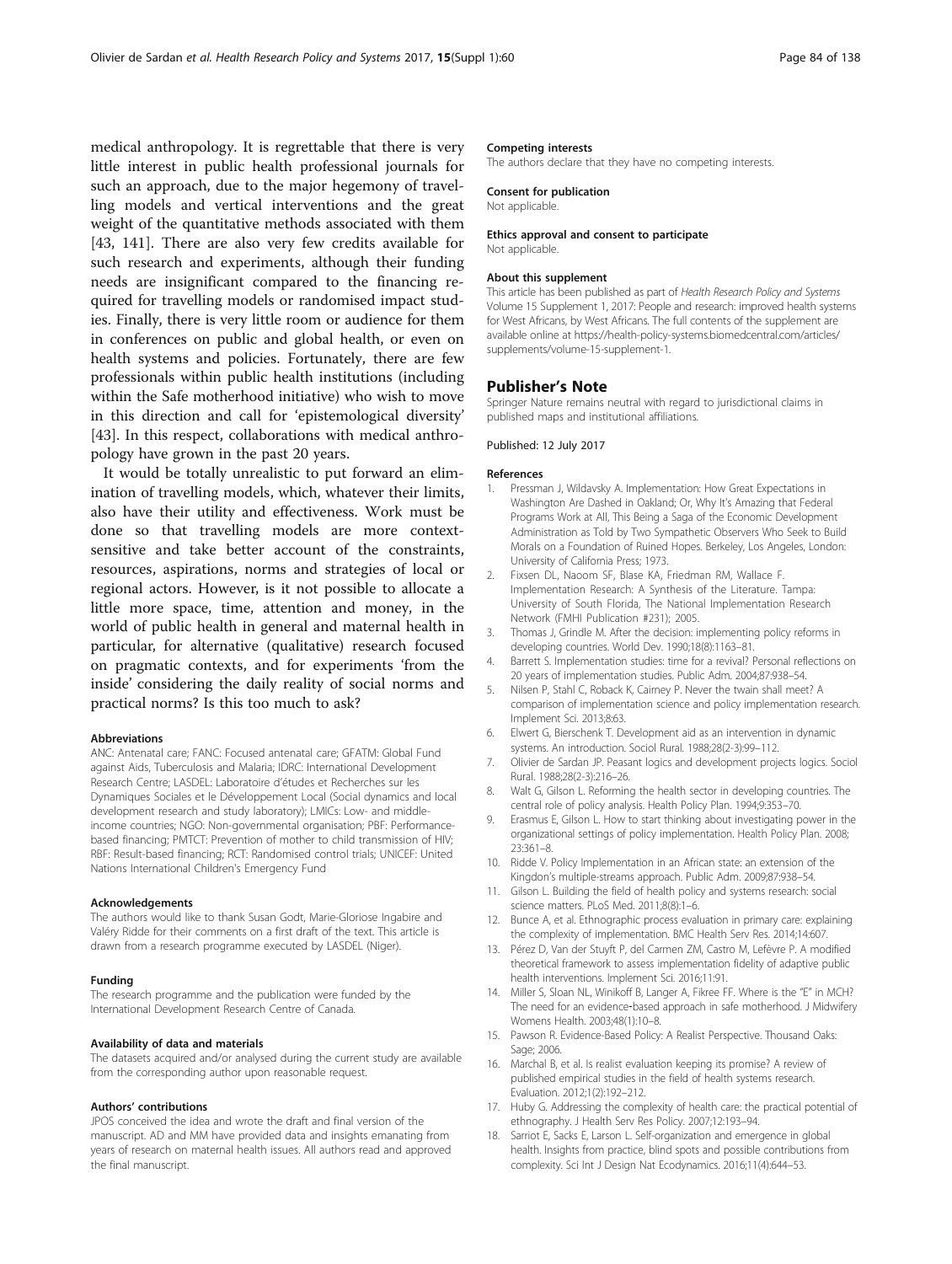- <span id="page-14-0"></span>19. Dopson S, Locock L, Gabbay J, Ferlie E, Fitzgerald L. Evidence-based medicine and the implementation gap. Health. 2003;7(3):311–30.
- 20. Peters D, Tran N, Adam T. Implementation Research in Health: A Practical Guide. Geneva: WHO; 2013.
- 21. Robson C. Real World Research: A Resource for Social Scientists and Practitioner-Researchers. Oxford: Blackwell; 2002.
- 22. Mumtaz Z, Levay A, Bhatti A, Salway S. Good on paper: the gap between programme theory and real world context in Pakistan's community midwife programme. BJOG. 2015;122(2):249–58.
- 23. Glaser B, Strauss A. The Discovery of Grounded Theory. Strategies for Qualitative Research. Chicago: Eldin; 1973.
- 24. Jaffré Y. Olivier de Sardan JP. Une Médecine Inhospitalière. Les Difficiles Relations entre Soignants et Soignés dans Cinq Capitales d'Afrique de l'Ouest. Paris: Karthala; 2003.
- 25. Olivier de Sardan JP, Moumouni A, Souley A. 'L'accouchement, c'est la Guerre'. Accoucher en milieu rural Nigérien. Afrique Contemporaine. 2000;195:136–54.
- 26. Moumouni A, Souley A. La Maternité Issaka Gazoby et l'Hopital National de Niamey. Niamey: Etudes et Travaux du LASDEL 19; 2004.
- 27. Olivier de Sardan JP, Bako Arifari N. La Référence Obstétricale au Bénin. Etude Socio-Anthropologique. Niamey: Etudes et Travaux du LASDEL 97; 2011.
- 28. Diarra A. La Prise en Charge de l'Accouchement dans Trois Communes au Niger. Say, Balleyara et Guidan Roumji. Niamey: Etudes et Travaux du LASDEL 101; 2012.
- 29. Olivier de Sardan JP, Ridde V. Une Politique Publique de Santé et Ses Contradictions. La Gratuité des Soins au Burkina Faso, au Mali et au Niger. Paris: Karthala; 2014.
- 30. Olivier de Sardan JP, Ridde V. Diagnosis of a public policy: an introduction to user fee exemptions for healthcare in the Sahel. BMC Health Serv Res. 2015;15 Suppl 3:S2.
- 31. Jaffré Y, Diallo Y, Vasseur P, Grenier-Torrès C. La Bataille des Femmes. Analyse Anthropologique de la Mortalité Maternelle dans Quelques Services d'Obstétrique d'Afrique de l'Ouest. Descartes, Les Éditions Faustroll; 2009.
- 32. Jaffré Y. Towards an anthropology of public health priorities: maternal mortality in four obstetric emergency services. Soc Anthropol. 2012;20(1):3–18.
- 33. Souley A. Interactions entre Personnels de Santé et Usagers à Niamey. Niamey: Etudes et Travaux du LASDEL 2; 2001.
- 34. Souley A. Un environnement inhospitalier. In: Jaffré Y, Olivier de Sardan JP, editors. Une Médecine Inhospitalière. Les Difficiles Relations entre Soignants et Soignés dans Cinq Capitales d'Afrique de l'Ouest. Paris: Karthala; 2003.
- 35. Moussa H. Niamey: le complexe sanitaire de Boukoki. In: Jaffré Y, Olivier de Sardan JP, editors. Une Médecine Inhospitalière. Les Difficiles Relations entre Soignants et Soignés dans Cinq Capitales d'Afrique de l'Ouest. Paris: Karthala; 2003.
- 36. Moussa H. La Pratique de la Planification Familiale en Milieu Rural: Cas du District de Kollo. Niamey: Etudes et Travaux du LASDEL 23; 2004.
- 37. Touré L. User-fee exemption policies in Mali: sustainability jeopardized by the malfunctioning of the health system. BMC Health Serv Res. 2015;15 Suppl 3:S8
- 38. Diarra A, Ousseini A. The strategies of front-line health workers in the context of user fee exemption in Niger. BMC Health Serv Res. 2015;15 Suppl 3:S1.
- 39. Paul E, Sossouhounto N, Eclou D. Local stakeholders' perceptions about the introduction of performance-based financing in Benin: a case study in two health districts. Int J Health Policy Manag. 2014;3(4):207–14.
- 40. Hibou B. La Bureaucratisation du Monde à l'ére Néo-libérale. Paris: La Découverte; 2012.
- 41. Timmermans S, Berg M. The Gold Standard. The Challenge of Evidence-Based Medicine and Standardization in Health Care. Philadelphia: Temple University Press; 1997.
- 42. MacDonald M, et al. Supporting successful implementation of public health interventions: protocol for a realist synthesis. Syst Rev. 2016;5:54.
- 43. Behague DT, Storeng KT. Pragmatic politics and epistemological diversity: the contested and authoritative use of historical evidence in the safe motherhood initiative. Evidence Policy. 2013;9(1):65–85.
- 44. Rottenburg R. Far-Fetched Facts. A Parable of Development Aid. Cambridge: MIT Press; 2007.
- 45. Behrends A, Park SJ, Rottenburg R. Travelling Models in African Conflict Management. Translating Technologies of Social Ordering. Leiden: Brill; 2014.
- 46. Sabatier P. editor. Theories of the Policy Process. Theoretical Lenses on Public Policy. Boulder: Westview Press; 1992.
- 47. Lemieux V. L'étude des Politiques Publiques, les Acteurs et Leur Pouvoir. Québec: Les Presses de l'Université Laval; 2002.
- 48. Kingdon J. Agendas, Alternatives and Public Policies. New York: Harper Collins; 1995.
- 49. Fritsche GB, Soeters R, Meessen B. Performance-Based Financing Toolkit. Washington: World Bank Publications; 2014.
- 50. Turcotte-Tremblay AM, Spagnolo J, De Allegri M, Ridde V. Does performance-based financing increase value for money in low- and middleincome countries? A systematic review. Heal Econ Rev. 2016;6(1):30.
- 51. Maynard A. The powers and pitfalls of payment for performance. Health Econ. 2012;21:3–12.
- 52. Turcotte-Tremblay A, Gautier L, Bodson O, Sambieni N, Ridde V. Dans les coulisses du pouvoir décisionnel: le rôle des organisations internationales dans l'expansion du financement basé sur les résultats dans les pays à faible et à moyen revenu. In: Matyjasik N, editor. En Finir avec le New Public Management? De Nouvelles Perspectives pour l'Action Publique. Paris: Éditions du Comité pour l'Histoire Économique et Financière de la France; 2016.
- 53. Meessen B, Musango L, Kashala JPI, Lemlin J. Reviewing institutions of rural health centres: the performance initiative in Butare, Rwanda. Trop Med Int Health. 2006;11(8):1303–17.
- 54. Soeters R, Habineza C, Peerenboom PB. Performance-based financing and changing the district health system: experience from Rwanda. Bull World Health Organ. 2006;84(11):884–9.
- 55. Kalk A, Amani Paul F, Grabosch E. 'Paying for performance' in Rwanda: does it pay off? Tropical Med Int Health. 2009;15(2):181–90.
- 56. Basinga P, Gertler PJ, Binagwaho A, Soucat AL, Sturdy J, Vermeersch CM. Effect on maternal and child health services in Rwanda of payment to primary health-care providers for performance: an impact evaluation. Lancet. 2011;377(9775):1421–8.
- 57. Lannes L, Meesen B, Soucat A, Basinga P. Can performance-based financing help reaching the poor with maternal and child health services? The experience of rural Rwanda. Int J Health Plann Manage. 2016;31(3):309–48.
- 58. Logie DE, Rowson M, Ndagije F. Innovations in Rwanda's health system: looking to the future. Lancet. 2008;372(9634):256–61.
- 59. Lascoumes P, Le Galès P. Introduction: understanding public policy through its instruments. From the nature of instruments to the sociology of public policy instrumentation. Governance Int J Policy Adm Inst. 2007;20:1–21.
- 60. Lascoumes P, Le Galès P, editors. Gouverner par les Instruments. Paris: Presses de la Fondation Nationale des Sciences Politiques; 2004.
- 61. Ancelovici M, Jenson J. La standardisation et les mécanismes du transfert transnational. Gouvernement et Action Publique. 2012;1(1):37–58.
- 62. Olivier de Sardan JP. State bureaucracy and governance in West Francophone Africa. Empirical diagnosis, historical perspective. In: Blundo G, Le Meur PY, editors. The Governance of Daily Life in Africa. Ethnographic Explorations of Public and Collective Service. Leiden: Brill; 2009.
- 63. Oxman AD, Fretheim A. An Overview of Research on the Effects of Results-Based Financing. Oslo: Norwegian Knowledge Center for Health Services; 2008.
- 64. La Microfinance BF. Entre Utilité Sociale et Rentabilité Financière. Paris: L'Harmattan; 2013.
- 65. Olivier de Sardan JP, Piccoli E. Cash Transfers: The Revenge of Contexts. An Anthropological Approach. New York: Berghahn Books; 2017.
- 66. Chen H. Theory-Driven Evaluation. Newbury Park: Sage Publications; 1990.
- 67. Weiss CH. Theory-Based Evaluation: Past, Present and Future. New Directions for Evaluation. San Francisco: Jossey-Bass; 1997.
- Coryn C, Noakes L, Westine C, Schröter D. A systematic review of theorydriven evaluation practice from 1990 to 2009. Am J Eval. 2011;32(2):199–226.
- 69. Lacouture A, Breton E, Guichard A, Ridde V. The concept of mechanism from a realist approach: a scoping review to facilitate its operationalization in public health program evaluation. Implement Sci. 2015;10:153.
- 70. Elster J. Nuts and Bolts for the Social Sciences. Cambridge: Cambridge University Press; 1989.
- 71. Hedström P, Swedberg R. Social Mechanisms. An Analytical Approach to Social Theory. Cambridge: Cambridge University Press; 1998.
- 72. Hedström P, Swedberg R. Social mechanisms. Acta Sociologica. 1996;39: 281–308.
- 73. Gerring J. The mechanistic world view: thinking inside the box. Br J Polit Sci. 2007;38(1):161–79.
- 74. Pawson R, Tilley N. Realistic Evaluation. London: Sage; 1997.
- 75. Ridde V, Robert E, Guichard A, Blaise P, Van Olmen J. L'approche Realist à l'épreuve du réel de l'évaluation des programmes [The realist approach to the real-world evaluation of programs]. Revue Canadienne d'Evaluation des Programmes. 2012;26(3):14.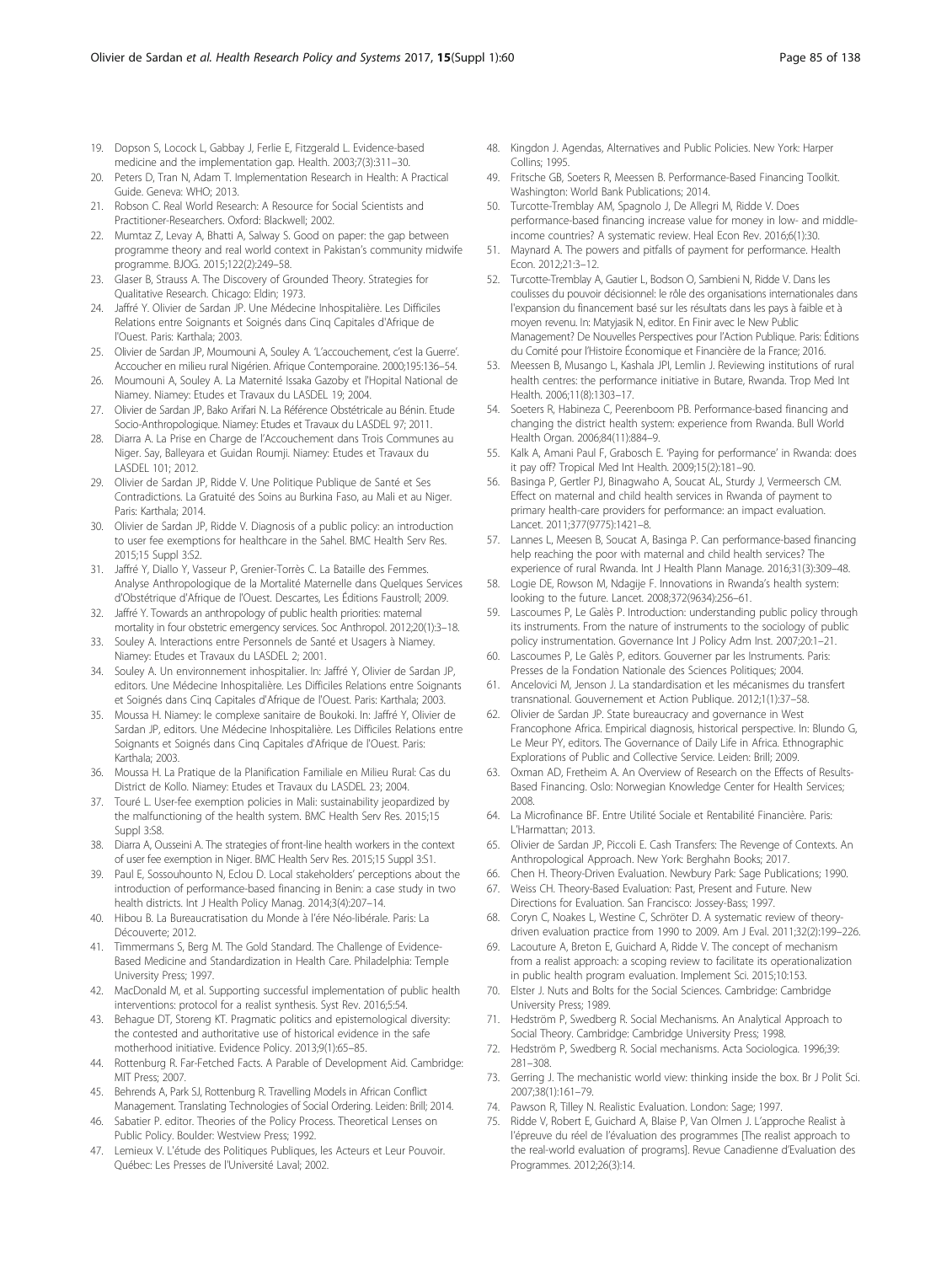- <span id="page-15-0"></span>76. Marchal B, et al. Methodological Reflections on Using Realist Evaluation in a Study of Fee Exemption Policies in West Africa and Morocco. Cotonou and Brussels: Centre de Recherche en Reproduction Humaine et en Démographie and Institute of Tropical Medicine of Antwerp; 2013.
- 77. Dalkin S, et al. What's in a mechanism? Development of a key concept in realist evaluation. Implement Sci. 2015;10:49.
- 78. Callon M, Latour B. Unscrewing the big Leviathan: how actors macrostructure reality and how sociologists help them to do so. In: Cicourel AV, Knorr-Cetina KD, editors. Advances in Social Theory: Towards an Integration of Micro- and Macro-Sociologies. Boston, London, Henley: Routledge and Kegan Paul; 1981.
- 79. Latour B. Pasteur: Guerre et Paix des Microbes. Paris: La Découverte; 2001.
- 80. Nachi M. Introduction à la Sociologie Pragmatique. Paris: Armand Colin; 2006. 81. Martuccelli D. Forgé par l'Épreuve. L'Individu dans la France Contemporain.
- Paris: Armand Colin; 2006.
- 82. Prual A, Toure A, Huguet D, Laurent Y. The quality of risk factor screening during antenatal consultations in Niger. Health Policy Plan. 2000;15(1):11–6.
- 83. World Health Organization. WHO Antenatal Care Randomized Trial: Manual for the Implementation of the New Model. Geneva: World Health Organization; 2002. p. 37.
- 84. Health Education and Training Team for Africa. Antenatal Care Module. Chapter 13: Providing Focused Antenatal Care. Ethiopian Health Extension Programme. London: The Open University Press; 2011.
- 85. von Both C, Flessa S, Makuwani A, Mpembeni R, Jahn A. How much time do health services spend on antenatal care? Implications for the introduction of the focused antenatal care model in Tanzania. BMC Pregnancy Childbirth. 2006;6:22.
- 86. Conrad P, Schmid G, Tientrebeogo J, Moses A, Kirenga S, Neuhann F, Sarker M. Compliance with focused antenatal care services: do health workers in rural Burkina Faso, Uganda and Tanzania perform all ANC procedures? Tropical Med Int Health. 2012;17(3):300–7.
- 87. Olivier de Sardan JP, Diarra A, Koné FY, Yaogo M, Zerbo R. Local sustainability and scaling up for user fee exemptions: medical NGOs vis-à-vis health systems. BMC Health Serv Res. 2015;15 Suppl 3:S5.
- 88. Jewkes R, Naeemah A, Zodumo M. Why do nurses abuse patients? Reflections from South African obstetric services. Soc Sci Med. 1998;47(11):1781–95.
- 89. Olivier de Sardan JP, Bako Arifari N, Moumouni A. La corruption dans le domaine de la santé. In: Blundo G, Olivier de Sardan JP, editors. Etat et Corruption en Afrique. Une Anthropologie Comparative des Relations entre Fonctionnaires et Usagers (Bénin, Niger, Sénégal). Paris: Karthala; 2007.
- 90. Jordan Smith D. Patronage, per diems and the "workshop mentality": the practice of family planning programs in southeastern Nigeria. World Dev. 2003;31(4):703–15.
- 91. Fassin D. La vente illicite de médicaments au Sénégal. Economies "parallèles", etat et société. Politique Africaine. 1986;23:123–30.
- 92. Koné M. Contexte' et 'gombo' dans les formations sanitaires. In: Jaffré Y, Olivier de Sardan JP, editors. Une Médecine Inhospitalière. Les Difficiles Relations entre Soignants et Soignés dans Cinq capitales d'Afrique de l'Ouest. Paris: Karthala; 2003.
- 93. Belaid L, Ridde V. Contextual factors as a key to understanding the heterogeneity of effects of a maternal health policy in Burkina Faso? Health Policy Plann. 2015;30(3):309–21.
- 94. Schaaf M, Freedman L. Unmasking the open secret of posting and transfer practices in the health sector. Health Policy Plann. 2015;30(1): 121–30.
- 95. Sheikh K, Freedman L, Ghaffar A, Marchal B, el-Jardali F, McCaffery J, Olivier de Sardan JP, Dal Poz M, Flores W, Garimella S, Schaaf M. Posting and transfer: key to fostering trust in government health services. Hum Resour Health. 2015;13:82. doi:[10.1186/s12960-015-0080-9\).](http://dx.doi.org/10.1186/s12960-015-0080-9))
- 96. Bonnecase V. A quoi servent les indicateurs nutritionnels? Cahiers Agriculture. 2012;21:311–7.
- 97. Sandefur J, Glassman A. The political economy of bad data: evidence from African survey and administrative statistics. 2015;51(2):116–32. doi:[10.1080/](http://dx.doi.org/10.1080/00220388.2014.968138) [00220388.2014.968138](http://dx.doi.org/10.1080/00220388.2014.968138).
- 98. Greenhalgh T, Robert G, Macfarlane F, Bate P, Kyriakidou O. Diffusion of innovations in service organizations: systematic review and recommendations. Milbank Q. 2004;82(4):581–629.
- 99. Kaplan HC, Brady PW, Dritz MC, Hooper DK, Linam W, Froehle CM, Margolis P. The influence of context on quality improvement success in health care: a systematic review of the literature. Milbank Q. 2010;88(4): 500–59.
- 100. Abbott A. What do Cases do? Some Notes on Activity in Sociological Analysis. In: Ragin C, Becker H, editors. What is a Case? Exploring the Foundations of Social Enquiry. Cambridge: Cambridge University Press; 1992.
- 101. Giddens A. The Constitution of Society: An Outline of the Theory of Structuration. Cambridge: Polity Press; 1984.
- 102. Long N. From paradigm lost to paradigm regained? The case for an actororiented sociology of development. In: Long N, Long A, editors. Battlefields of Knowledge. The Interlocking of Theory and Practice in Social Research and Development. London: Routledge; 1992.
- 103. Mahoney J, Thelen K. Explaining Institutional Change: Ambiguity, Agency and Power. Cambridge: Cambridge University Press; 2010.
- 104. Lewis D, Mosse D. Encountering order and disjuncture: contemporary anthropological perspectives on the organisations of development. Oxford Contemp Stud. 2006;34(1):1–14.
- 105. Fassin D. Le culturalisme pratique de la santé publique. Critique d'un sens commun. In: Dozon JP, Fassin D, editors. Critique de la Santé Publique. Une Approche Anthropologique. Paris: Balland; 2001.
- 106. Olivier de Sardan JP. Health fee exemptions: controversies and misunderstandings around a research programme. Researchers and the public debate. BMC Health Serv Res. 2015;15 Suppl 3:S4.
- 107. Checkland K, Harrison S, Marshall M. Is the metaphor of "barriers to change" useful in understanding implementation? Evidence from general medical practice. J Health Serv Res Policy. 2007;12:95–100.
- 108. Olivier de Sardan JP. La sage-femme et le douanier. Cultures professionnelles locales et culture bureaucratique privatisée en Afrique de l'Ouest. Autrepart. 2001;20:61–73.
- 109. Vasseur P. Le travail des sages-femmes, entre savoir technique et normes pratiques. In: Jaffré Y, Diallo Y, Vasseur P, Grenier-Torrès C, editors. La Bataille des Femmes. Analyse Anthropologique de la Mortalité Maternelle dans Quelques Services d'Obstétrique d'Afrique de l'Ouest. Descartes: Les Éditions Faustroll; 2009.
- 110. Hahonou E. Juggling with the norms. Everyday practice in an emergency service in Niger. In: De Herdt T, Olivier de Sardan JP, editors. Real Governance and Practical Norms in Sub-Saharan Africa. The Game of the Rules. London: Routledge; 2015.
- 111. Lemarcis F, Grard J. Ethnography of everyday ethics in a South African medical ward. In: De Herdt T, Olivier de Sardan JP, editors. Real Governance and Practical Norms in Sub-Saharan Africa. The Game of the Rules. London: Routledge; 2015.
- 112. Olivier de Sardan JP. Africanist traditionalist culturalism: analysis of a scientific ideology and a plea for an empirically grounded concept of culture encompassing practical norms. In: De Herdt T, Olivier de Sardan JP, editors. Real Governance and Practical Norms in Sub-Saharan Africa. The Game of the Rules. London: Routledge; 2015.
- 113. De Herdt T, Olivier de Sardan JP. Real Governance and Practical Norms in Sub-Saharan Africa. The Game of the Rules. London: Routledge; 2015.
- 114. Jaffré Y, Prual A. Midwives in Niger: an uncomfortable position between social behaviours and health care constraints. Soc Sci Med. 1994;38(8):1069–73.
- 115. Vasseur P. Socialisation des Sages-Femmes Jeunes Diplômées dans la Vie Active au Sénégal. Marseille: Mémoire de l'EHESS; 2004.
- 116. Diarra A. Socio-anthropologie de la Prise en Charge de l'Accouchement au Mali. Anthropology Doctorate thesis. Marseille: EHESS; 2010.
- 117. Diop N, Mané B, Mbow FB, Thiam A. Etude Exploratoire des Soins Respectueux aux Femmes Fréquentant les Services de Santé de la Reproduction dans Deux Centres Urbains Principaux du Sénégal – Investigation des Données Qualitatives. Dakar: Population Council; 2013.
- 118. Moha M, Ridde V, Dagenais C. Personnels d'Obstétrique Nigériens et Conditions pour Exercer en Milieu Rural. Niamey-Montréal: LASDEL-REALISME; 2015.
- 119. Souley Issoufou MS. Ecarts aux Normes Officielles dans Deux Maternités du Niger. Niamey: Etudes et Travaux du LASDEL 115; 2017.
- 120. Pavignani E, Colombo S. Analysing Disrupted Health Sectors: A Modular Manual. Geneva: WHO; 2009.
- 121. Hirschman A. Development Projects Observed. Washington: The Brooking Institution; 1967.
- 122. Naudet JD. Trouver des Problèmes Aux Solutions: Vignt Ans d'Aide au Sahel. Paris: OCDE; 1999.
- 123. Easterly W. The White Man's Burden. Why the West's Efforts to Aid the Rest Have done so Much Ill and so Little Good. New York: Penguin; 2006.
- 124. Mosse D. Cultivating Development: An Ethnography of Aid Policy and Practice. London: Pluto Press; 2005.